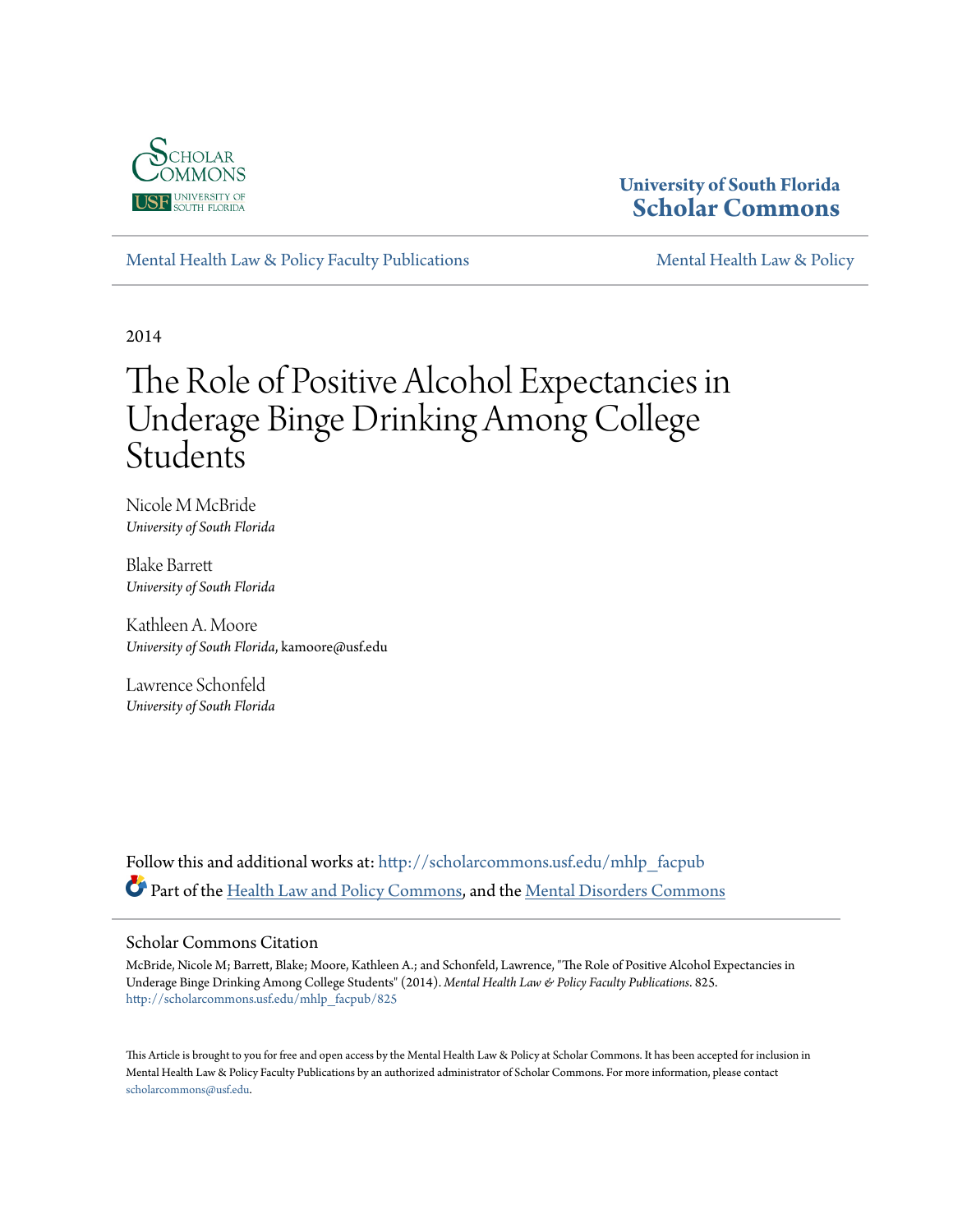

# NIH Public Access

**Author Manuscript**

*J Am Coll Health*. Author manuscript; available in PMC 2015 August 01.

#### Published in final edited form as:

*J Am Coll Health*. 2014 ; 62(6): 370–379. doi:10.1080/07448481.2014.907297.

## **The Role of Positive Alcohol Expectancies in Underage Binge Drinking Among College Students**

**Nicole M. McBride, BS**1, **Blake Barrett, MSPH**2, **Kathleen A. Moore, PhD**2, and **Lawrence Schonfeld, PhD**<sup>2</sup>

<sup>1</sup>Department of Pediatrics, University of South Florida, Tampa, Florida

<sup>2</sup>Department of Mental Health Law & Policy, Louis de la Parte Florida Mental Health Institute, University of South Florida, Tampa, Florida

#### **Abstract**

**Objective—**This study explored associations between positive alcohol expectancies, demographics, as well as academic status and binge drinking among underage college students.

**Participants—**A sample of 1,553 underage college students at three public universities and one college in the southeast who completed the Core Alcohol and Drug Survey in the spring 2013 semester.

**Methods—**A series of bivariate analyses and logistic regression models were used to examine associations between demographic and academic status variables as well as positive alcohol expectancies with self-reported binge drinking. Positive alcohol expectancies were examined in multivariable models via two factors derived from principal component analyses.

**Results—**Students who endorsed higher agreement of these two emergent factors (Sociability; Sexuality) were more likely to report an occurrence of binge drinking in the past two weeks.

**Conclusions—**Study results document associations between positive alcohol expectancies and binge drinking among underage students; implications for prevention and treatment are discussed.

#### **Keywords**

college binge drinking; Core survey; positive alcohol expectancies; underage

According to the 2011 National Survey on Drug Use and Health (NSDUH), 25.1% of underage individuals (ie, 12-20 years old) consumed alcohol within the previous thirty days and approximately 15.8% were classified as binge drinkers, defined as consuming five or more drinks on the same occasion at least one day in the past thirty days.<sup>1</sup> The NSDUH results also showed that 60.8% of full-time college students aged 18-22 reported current alcohol use and 39.1% were classified as binge drinkers.<sup>1</sup> Other studies indicate that the majority of all college drinking reported is attributed to underage students.<sup>2</sup> Furthermore, in

Note: For comments and further information, address correspondence to Nicole M. McBride nmcbride@health.usf.edu. Ms. McBride was a Summer Research Institute Fellow at the Louis de la Parte Florida Mental Health Institute, University of South Florida in Tampa, Florida at the time the research was conducted.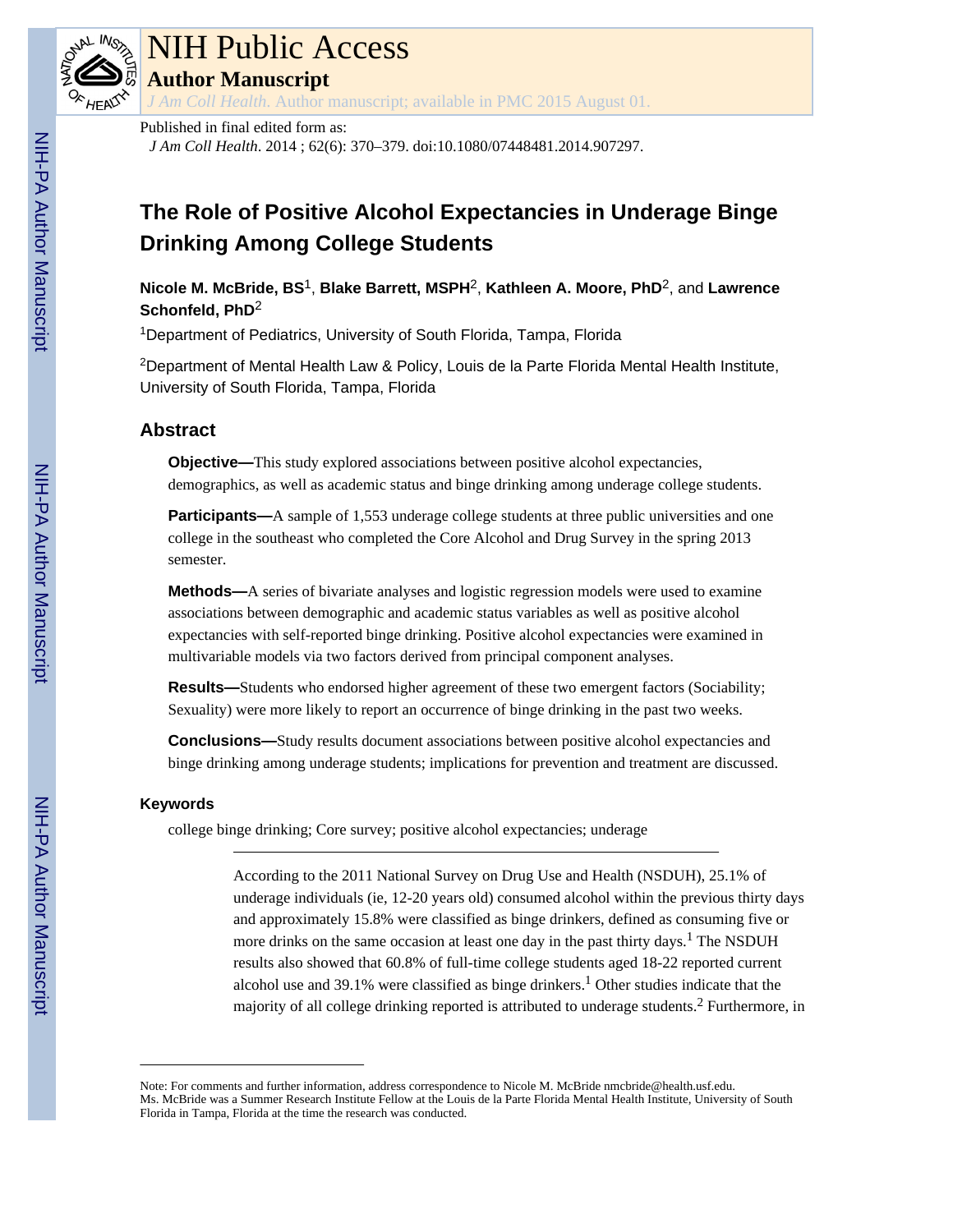comparison to their non-college peers, underage college men and women drink in heavier quantities.2,3

Severe alcohol use among college populations has been shown to lead to negative consequences, such as unintentional injuries, motor vehicle crashes, sexual assault, academic failure, and an estimated 1,825 unintentional deaths a year.<sup>4</sup> The National Institute on Alcohol Abuse and Alcoholism<sup>4</sup> estimates that 3.3 million college students drive under the influence of alcohol annually and 25% of college students have experienced academic difficulties (eg, missing class, performing poorly on exams, falling behind) due to their drinking. Furthermore, one study found that first year and second year college undergraduates had lower academic performance when they reported higher levels of drinking. <sup>5</sup>

All of these consequences not only affect the individual, but also other college students, families, the college itself, and the community. These severe and prevalent negative consequences of college drinking are a public health concern. Despite awareness of these problems, heavy drinking is often an accepted behavior among college students, therefore identifying potential predictive factors for dangerous drinking is important.

#### **Factors Associated with Binge Drinking among College Students**

#### **Demographics**

Studies found that students who enter college with prior binge drinking history reduce their alcohol consumption as they mature in college without any interventions, suggesting that their patterns of high alcohol consumption will decrease over time.<sup>6,7</sup> Research also suggests that males are more likely to binge drink than females.<sup>2,8-10</sup> Other studies revealed that Caucasians/Whites report the highest alcohol consumption, then Hispanics, followed by African Americans/Blacks and Other. $8,11$  The residential environment of college students has been shown to be associated with differing levels of drinking, where students who live away from home and off campus report higher levels of alcohol consumption,<sup>3</sup> including higher levels of binge drinking.<sup>2,8</sup> Research also indicates a significant relationship of greater alcohol use and heavy episodic drinking among those involved socially in college Greek fraternities and sororities and those who are Greek members.6,8,12-14 Due to excessive alcohol consumption, negative consequences (eg, alcohol related injuries, DUI arrests, physical fights due to alcohol, sexual victimization) are more prevalent among Greek members, both male and female, than students who are non-members.<sup>4,9</sup>

#### **Academic Status**

The college enrollment status (ie, full-time or part-time) of students has shown differences in drinking, where full-time students display a greater amount of drinking in terms of frequency and quantity when compared to part-time students.<sup>3</sup> Increased alcohol use has also shown to have a negative impact on college students' academic performance (eg, missing class, performing poorly on a test).<sup>5</sup> Caudill and colleagues<sup>6</sup> found that students with a grade point average (GPA) of an "A" had fewer drinking occurrences, while students with a "C" or lower GPA had the most frequent occurrences.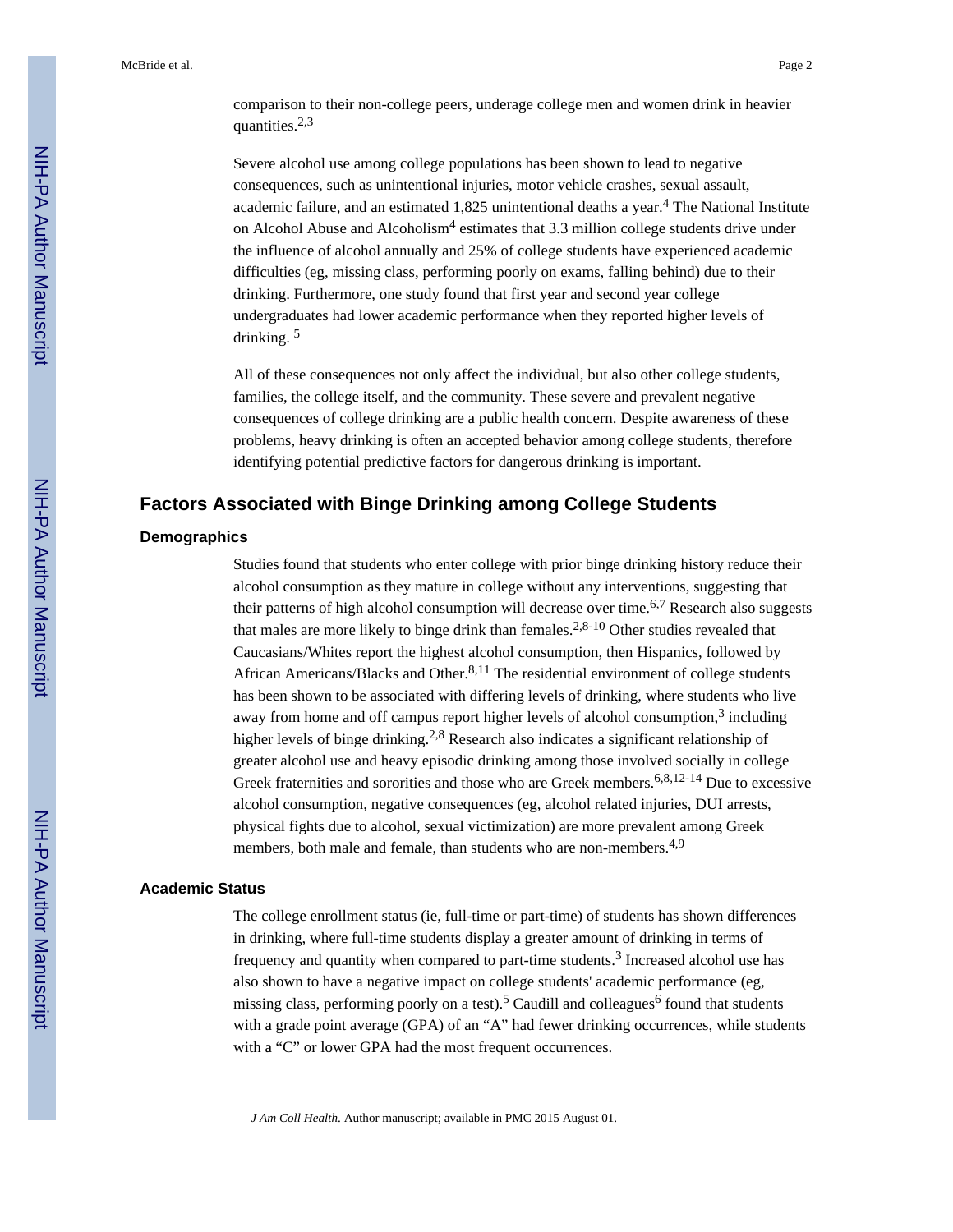#### **Positive Alcohol Expectancies**

Binge drinking among college students may be explained and predicted by their engagement in positive alcohol expectancies (PAEs).15-19 The construct of PAEs is derived from expectancy outcome theory, a cognitive learning theory in which individuals have learned an association between performing a certain behavior and receiving a positive outcome. The association is then stored in one's memory and positive expectations are formed about the behavior.16,18 Naturally, these behaviors are more likely to be repeated due to these positive expectancies.18 Positive alcohol expectancies and expectancy outcome theory provide a well-structured and articulated framework for research into both student drinking and abstention behavior.15,16 Research has shown that there is a significant association between PAEs and how much and often individuals consume alcohol, especially among college-aged populations.8,15-17,20-22

#### **Current Study**

Understanding the strength of the association between PAEs and alcohol use is important when discussing implications for both prevention and intervention efforts for college populations.19,22 The purpose of this study was to examine factors associated with underage binge drinking among college students with a particular focus on PAEs. Two hypotheses were tested in this study: (1) underage college students with higher PAEs would be more likely to experience binge drinking episodes in the previous two weeks and (2) factors previously discussed that have been demonstrated by literature will be associated with underage binge drinking. This study adds to a limited body of literature exploring associations between PAEs and college student drinking, particularly among underage students. Focusing exclusively on the PAEs of underage students will yield important insight to their illegal drinking behavior.

#### **Methods**

#### **Study Design**

This study consisted of secondary analyses of data collected using the Core Alcohol and Drug Survey, also known as the Core survey, conducted during the 2013 spring semester. The Core Survey Long Form was administered to students attending four publicly funded institutions in Florida: three state universities and one state college as part of the Florida Collegiate Success Initiative (CSI), a state initiative funded by a U.S. Department of Education (DOE) "Sober Truth On Preventing Underage Drinking" (STOP) grant.

Florida CSI involved a partnership between a coordinating center (the authors' location), and collaboratives consisting of academic institutions and county-level substance abuse prevention coalitions in four counties, with the aim of developing campus strategies for prevention. Collaborative members included each university's health and wellness promotion administrator and members of their local county's substance abuse prevention coalitions.

The Core survey, a requirement of the DOE grant, is a 39 question instrument used throughout the U.S. to assess alcohol and drug use among college students as well as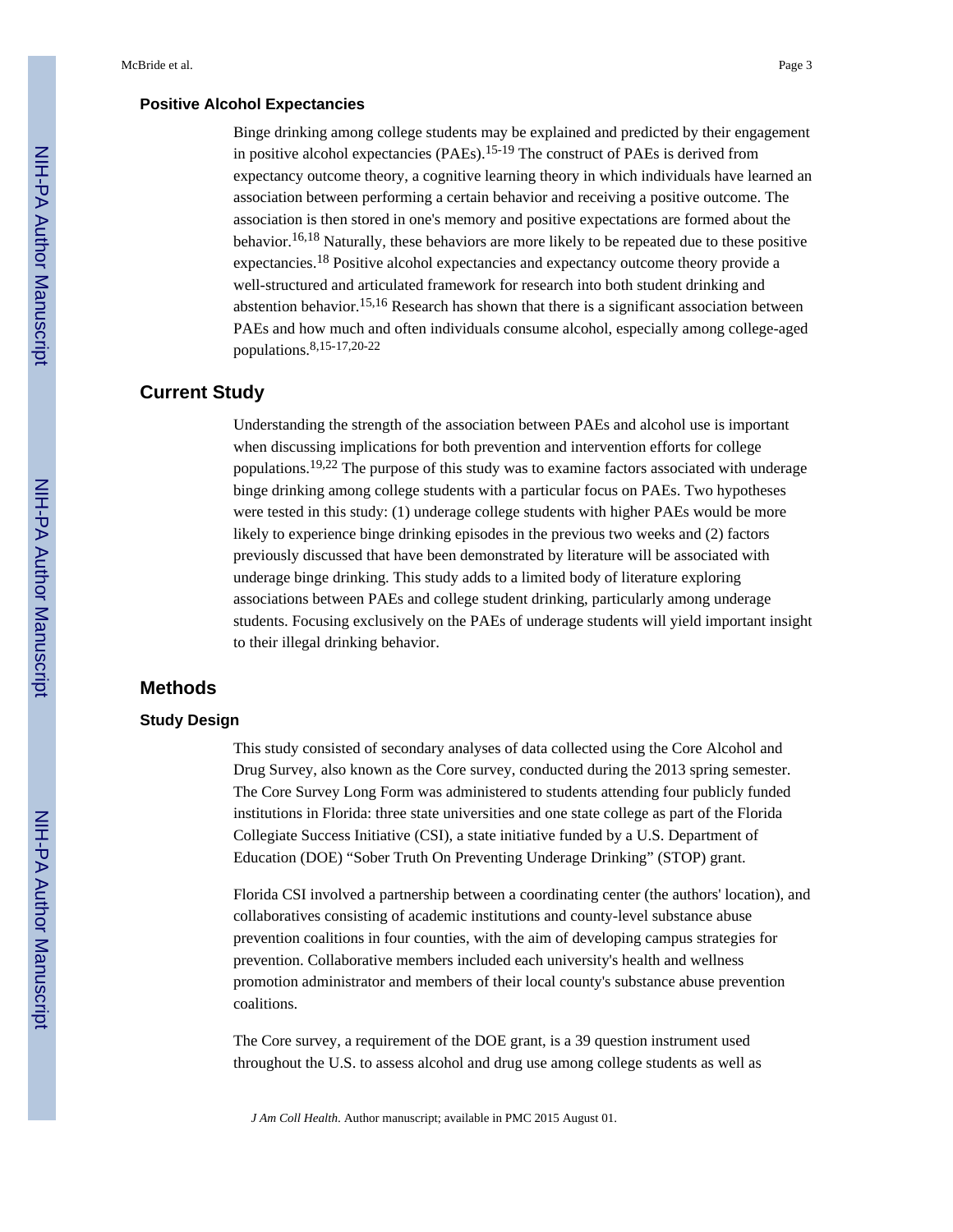perceptions of campus policies.<sup>23</sup> The Core Institute under contract with the coordinating center provided the online survey platform and data collection process before transferring the data to the coordinating center.

After each academic institution received exempt status approval from their respective Institutional Review Board, emailed invitations from the health and wellness coordinator were sent to their respective undergraduates. Respondents accessed the survey's website link, read the study description, and provided consent. With the exception of one university, all institutions were sent up to four reminder emails requesting student participation. The remaining university only sent one invitation to participate. Students aged 18-20 years old were used for this study's selection criteria. This study was approved by the University of South Florida's Institutional Review Board.

#### **Dependent Variable**

**Binge Drinking—**The focus of this study analyzed the occurrence of one or more selfreported binge drinking episodes in the last two weeks. The survey question used to assess this was: *"Think back over the last two weeks. How many times have you had five or more drinks at a sitting?,"* where a drink was defined as a bottle of beer, a glass of wine, a wine cooler, a shot glass of liquor, or a mixed drink. Participants chose among categorical responses ranging from *"none," "once," "twice," "3 to 5 times," "6 to 9 times,"* and *"10 or more times."* These response items were later re-coded to a dichotomized variable (ie, no binge drinking episode and one or more episodes).

#### **Independent Variables**

**Demographics—**Variables assessed were year in college (ie, freshman, sophomore, junior, senior), ethnicity, sex, current residence (ie, on-campus or off-campus), employment status, and Greek membership.

Greek affiliation was assessed through the question stem: *"Within the last year to what extent have you participated in any of the following activities?"*, where the activity analyzed was social sororities or fraternities. The response format was categorized as involved, attended, active involvement (non-leader), and leadership position. Based off this, Greek status was then re-coded to a trichotomous variable: non-member, attended, and member. This coding revision was based upon existing literature which suggests that attending Greek events, even as a non-member, is associated with an increased use of alcohol than those who do not attend.13,14

**Academic Status—**Variables included in the present analyses were students' cumulative GPA and student enrollment status within the university. GPA was assessed by asking students to estimate their cumulative GPA with the following letter grades:  $A_+, A_+, A_-, B_+,$ B, B-, C+, C, C-, D+, D, D-, F. These values were re-coded as A, B, C, and D/F, which were used in all analyses. Enrollment status was measured as either full-time (12+ credits) or parttime (1-11 credits) enrollment.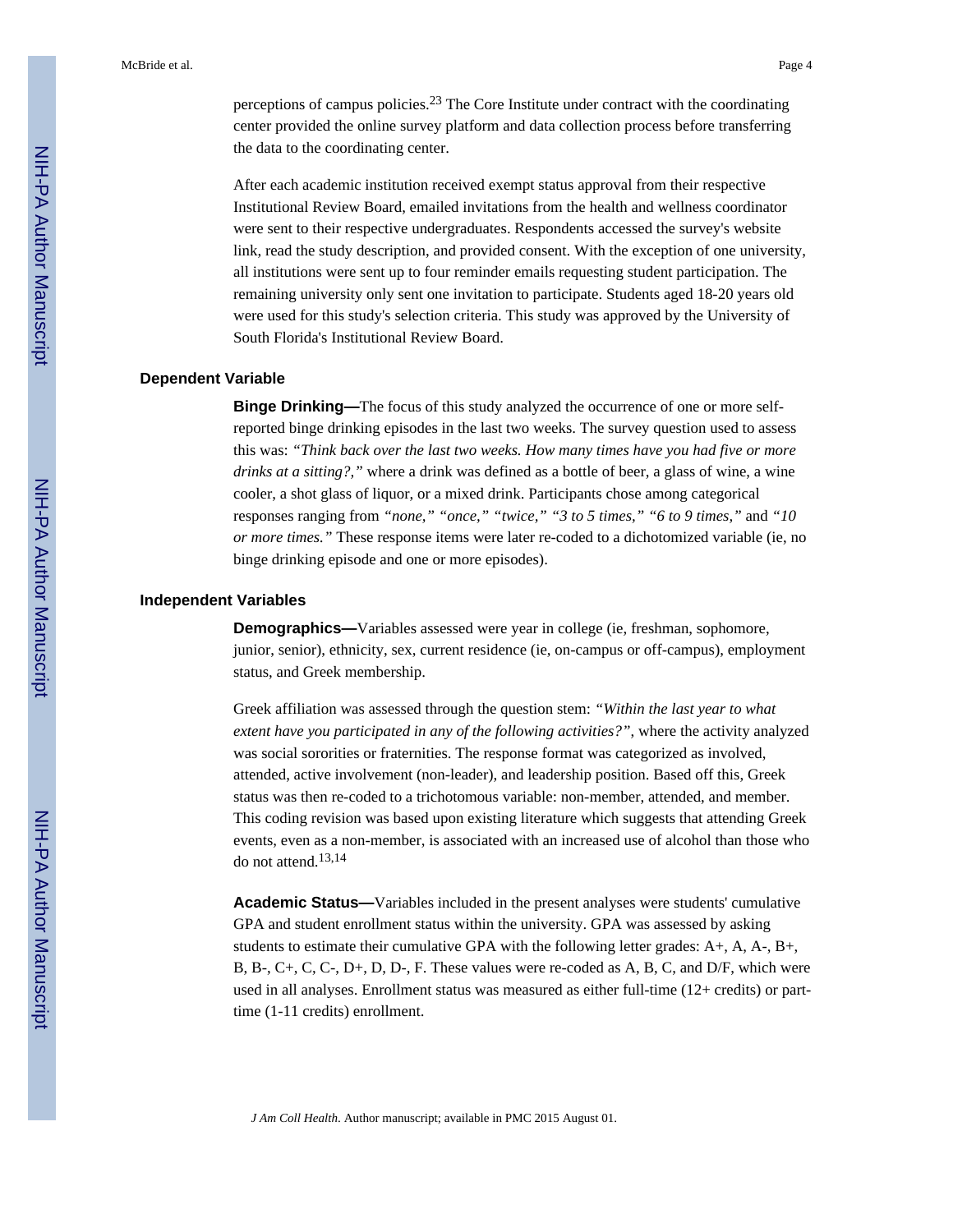**Positive Alcohol Expectancies—**Positive alcohol expectancies were assessed through fourteen dichotomous items beginning with the question stem: *"Do you believe that alcohol has the following effects?,"* Students responded *"yes"* or *"no"* to each statement given; the item text for each specific statement has been presented elsewhere,15 and is discussed later throughout this paper.

In order to examine associations between PAEs and the self-reported binge drinking in the past two weeks using the most parsimonious method, a series of principal components analyses were conducted. Principal components analysis (PCA) was selected as the method of factor extraction to derive the linear composites that best summarized the variability of student PAEs. All PCAs were conducted in SPSS version 21 statistical program<sup>24</sup> using the Pearson correlation matrix. However, given the binary nature of the data, PCAs using a tetrachoric correlation matrix were also conducted using SAS version 9.3. While similar results were obtained from PCAs based upon the tetrachoric matrix, the SAS program used did not produce factor scores necessary for utilization in logistic regression models. Thus, results from analyses based upon the Pearson correlation matrix are presented.

Several criteria were utilized to determine the number of factors to be retained. Visual inspection of the scree plot produced and application of the Kaiser-Guttman rule25 (which retains all factors with eigenvalues greater than 1) suggested the extraction of a two-factor solution. In regards to item retention criteria, items that loaded at .32 or higher into both of the two factors were excluded due to crossloadings<sup>26</sup> and each individual item had to have a minimum loading of .4 into a factor.<sup>27</sup> Each factor had to have a minimum of three items to contribute.26 In addition, each alcohol expectancy item had to contribute theoretical meaningfulness to each factor. Orthogonal (varimax) rotation was used to produce factors that were uncorrelated.

The first PCA conducted contained all fourteen PAE items and two factors emerged. Inspection of the items contained within each factor suggested that the first and second factor corresponded to sociability and sexuality, respectively. However, the item *"Makes food taste better"*, which significantly loaded on the second factor, was removed due to a lack of theoretical consistency with the other items which significantly loaded into that factor (ie, *"Makes women sexier, makes men sexier, makes me sexier, facilitates sexual opportunities"*). A second PCA was then conducted excluding that item. Results from this PCA indicated that the item *"Facilitates sexual opportunities,"* be removed due to the presence of significant crossloadings (.466 for factor 1, .439 for factor 2). Following the removal of that item, a third PCA was conducted. Results from this PCA indicated that the item *"Easy to deal with stress"* be removed due to poor factor loadings with the first extracted factor (.474), sub-threshold crossloadings with the second factor (.282), as well as a lack of theoretical consistency with all other items which significantly loaded into factor 2.

The final PCA conducted contained eleven items with two emergent factors (see Table 1), together explain 64.16% of the variance among PAE items. The theoretical components of each resulting factor led to the name of Sociability for factor 1 and Sexuality for factor 2. Internal consistency reliability analyses were conducted on each factor, indicating the factors produced scores with good to high levels of reliability (Sociability  $\alpha = .90$ , Sexuality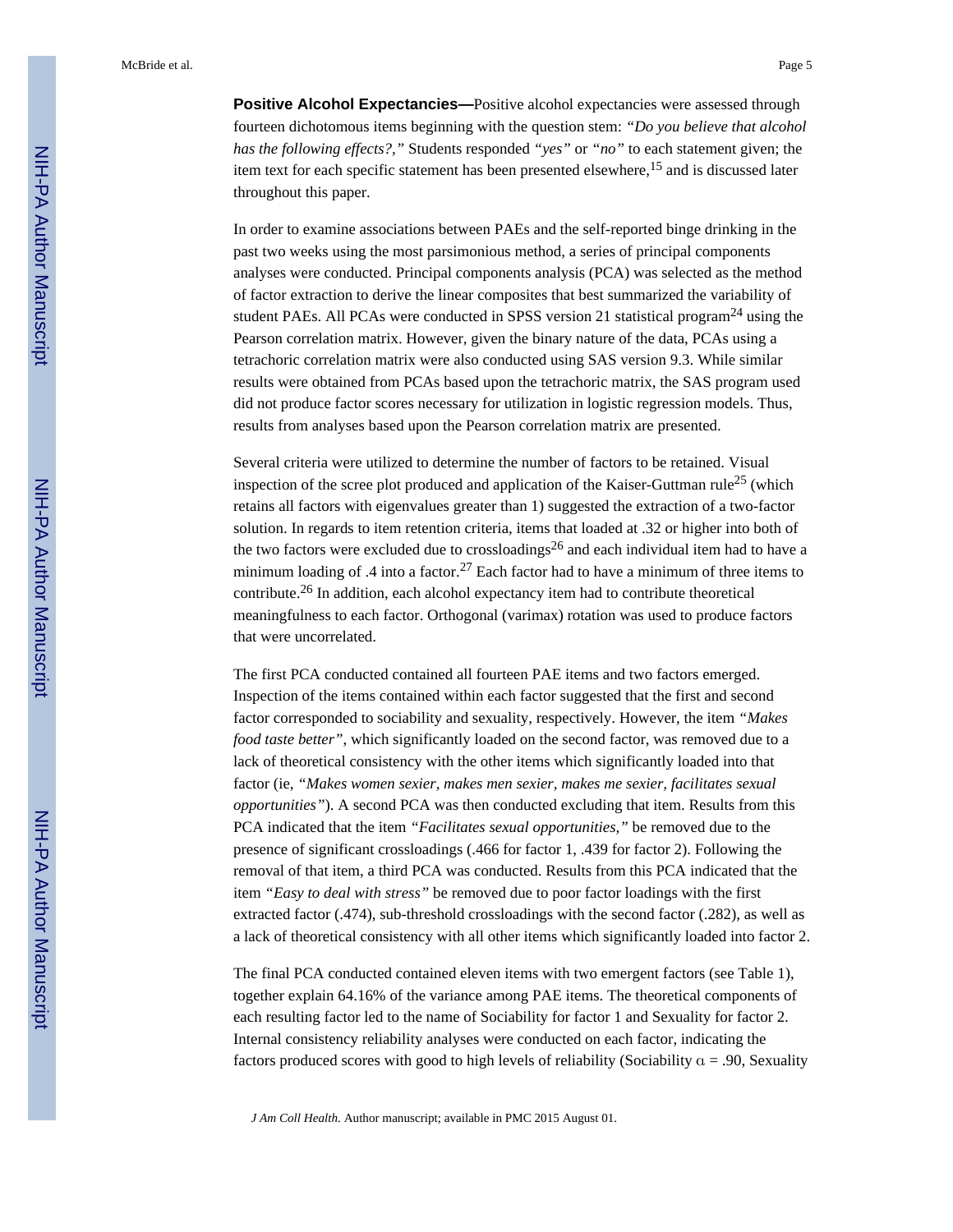$\alpha = .84$ ). The emergent factors, as well as their naming, correspond to similarities in varying subscales of empirical alcohol expectancy measures in the literature.<sup>28-31</sup>

#### **Analyses**

Bivariate statistics were used to examine demographics, academic status, and alcohol expectancy items with self-reported binge drinking. Chi square tests and an independent *t*test were used as appropriate. Violations of chi square assumptions in bivariate analyses (ie, adequate cell sizes) led ethnicity to be re-coded into two classifications, White (non-Hispanic) and Other to ensure a parsimonious variable in further analyses. A block multivariable logistic regression model was used to examine certain characteristics (ie, demographics, academic status, PAE factors) associated with the occurrence of binge drinking. All demographic and academic status variables were included in the multivariable analysis to control for any potential demographic or academic differences. The two factors (ie, Sociability and Sexuality) derived from the PCA (previously discussed) were used in the multivariable model to assess PAEs; internal consistency of these factors were examined via Cronbach's alpha. All analyses were performed using SPSS version 21 statistical program.<sup>24</sup> Bivariate associations between demographics, academic status, and alcohol expectancy items were evaluated using Bonferroni family-wise error corrections at *p* < .05 (eg, six variables for demographic: corrected  $p = .05/6 = .008$ , see Table 2); all other multivariable analyses were evaluated at *p* < .05.

#### **Results**

#### **Sample Description**

A total of 2,358 (30% males, 70% females) responded to the Core survey administered in the spring 2013 semester across the four institutions. After restricting the analyses to underage students (ie, 18-20 years old) the final sample size was 1,553 (66% of total) with a mean age of 19.12 ( $SD = 0.77$ ), most of whom (73%) were females. The sample was racially and ethnically diverse (69.9% White non-Hispanic, 15.6% Hispanic, 6.4% Black non-Hispanic, 4.3% Asian or Pacific Islander, 0.5% American Indian or Alaskan Native, 3.4% other) and relatively evenly distributed between freshmen (35.6%), sophomores (32.5%) and juniors (25.6%). The majority of students were enrolled full-time (98.5%), unemployed (65.3%), and living on campus (50.5%). Students' self-reported cumulative grade point average was high (A, 45.7%; B, 44.6%; C, 8.9%; D or F, 0.8%). Most respondents reported that they were not members of Greek organizations (80.8% non-member, 7.1% attended Greek events, 12% Greek members).

#### **Prevalence of Binge Drinking**

Overall, 36.3% of the sample reported one or more binge drinking episodes in the past two weeks at the time of survey completion. Across those who reported any binge drinking episode in the past two weeks ( $n = 562$ ), 40% reported one episode (14.4% of entire sample); 27% reported two episodes (10% of entire sample); 25% reported 3-5 episodes (9.2% across entire sample); 6% reported 6-9 episodes (2% of entire sample); 2% reported 10 or more episodes (0.7% of entire sample).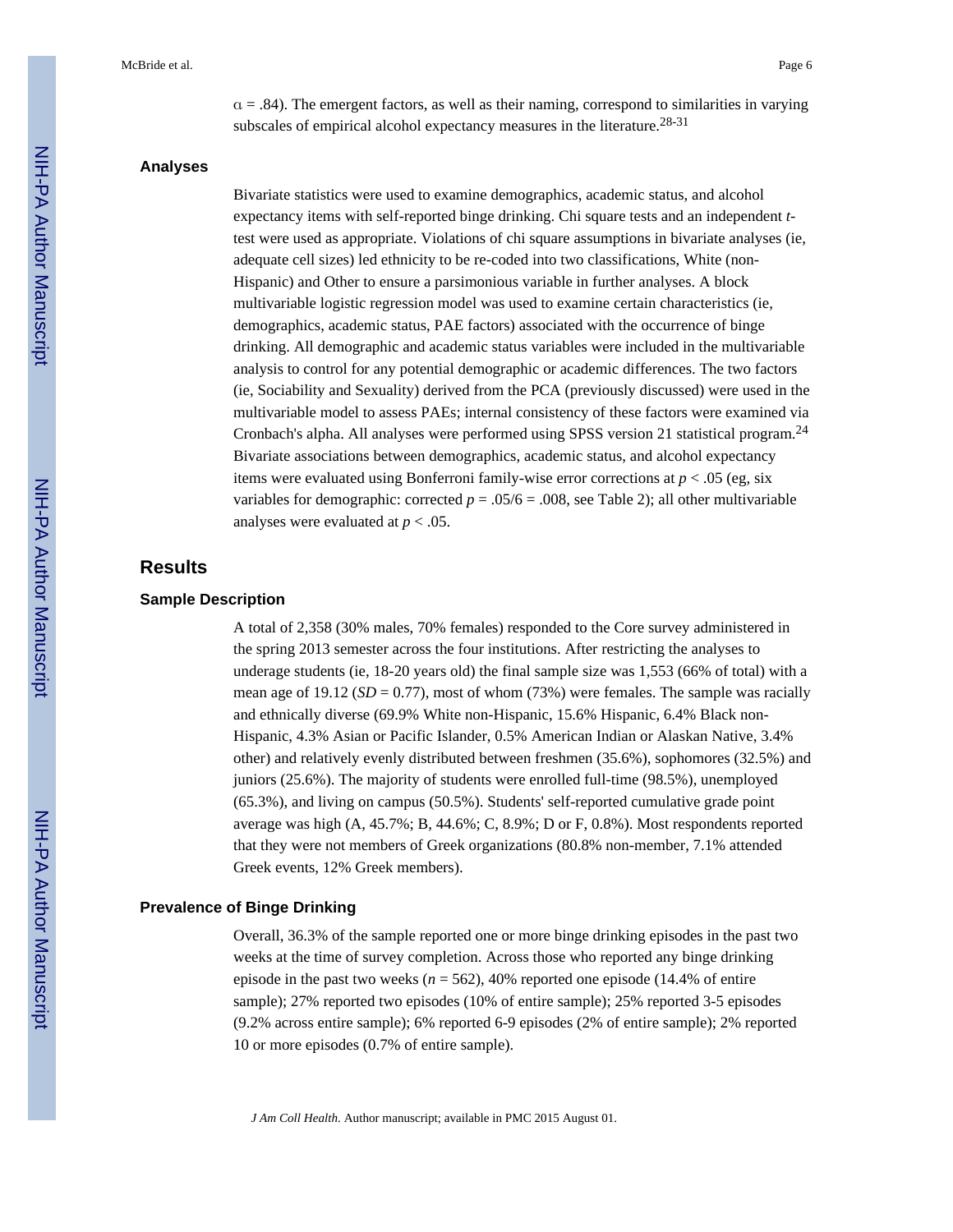#### **Bivariate Analyses**

Table 2 depicts the bivariate associations between each independent variable and selfreported past two week binge drinking. There were no significant differences in rates of selfreported past two week binge drinking by year in college. Males (43.7%) were more likely to self-report binge drinking than females (33.6%). There was significant variability in rates of binge drinking across racial/ethnic categories, with those who were Hispanic (39.3%), White (non-Hispanic) (38.6%), and Other (33.3%) reporting the highest rates of binge drinking. There was no difference in self-reported binge drinking by residence or employment status. Those who reported a binge drinking occurrence and were Greek members (64.8%), as well as non-members who attended Greek events (49.1%), had significantly higher rates of self-reported binge drinking than non-members who did not attend events.

There was significant variability in rates of binge drinking across GPA, with those who selfreported a C (40.6%), B (40.1%), and D/F (33.3%) reporting the highest rates of binge drinking. There was no significant difference by enrollment status.

There was significant variability of rates of self-reported binge drinking by each of the original fourteen PAE items, with seven items associated with higher rates of binge drinking and seven items associated lower rates of binge drinking. However, an independent *t*-test conducted with the Sociability and Sexuality factors displayed that higher factor scores were associated with higher rates of self-reported binge drinking. For Sociability, those who reported yes to one or more episodes of binge drinking had a mean of  $0.49$  ( $SD = 0.68$ ), as compared to those who did not ( $M = -0.28$ ;  $SD = 1.05$ ),  $t(1426.17) = -16.85$ ,  $p < 0.001$ . For Sexuality, those who reported yes to one or more episodes of binge drinking had a mean of 0.26 (*SD* = 1.17), as compared to those who did not ( $M = -0.15$ ; *SD* = 0.85), *t* (845.08) =  $-7.19, p < 0.001$ .

#### **Multivariable Analyses**

Results of the block logistic regression method are presented in Table 3. In Model 1, results indicate that the following were significantly more likely  $(p < .05)$  to have a binge drinking occurrence: males ( $OR = 1.61$ ), Whites (non-Hispanic) ( $OR = 1.29$ ), students living off campus ( $OR = 1.34$ ), those who attended Greek events ( $OR = 2.41$ ), and those who were members of Greek organizations ( $OR = 4.16$ ). The results of Model 1 indicate a significant step and model chi square test  $(X^2(10) = 106.29, p < .001)$ . The linear combination of predictors in Model 1 accounted for roughly 10% of the variance in the self-reported occurrence of past-two week binge drinking (Nagelkerke's  $R^2 = .098$ ).

In Model 2, Whites (non-Hispanic), males, those who attended Greek events, and those who were Greek members remained significantly more likely to have a binge drinking occurrence as in Model 1. Students living off campus became insignificant in Model 2. With the addition of academic status in Model 2, those who self-reported a cumulative GPA of a B were significantly more likely to have a binge drinking occurrence ( $OR = 1.38$ ). The step chi square test of Model 2 was significant  $(X^2(4) = 7.46, p = .114)$ , as well as the model chi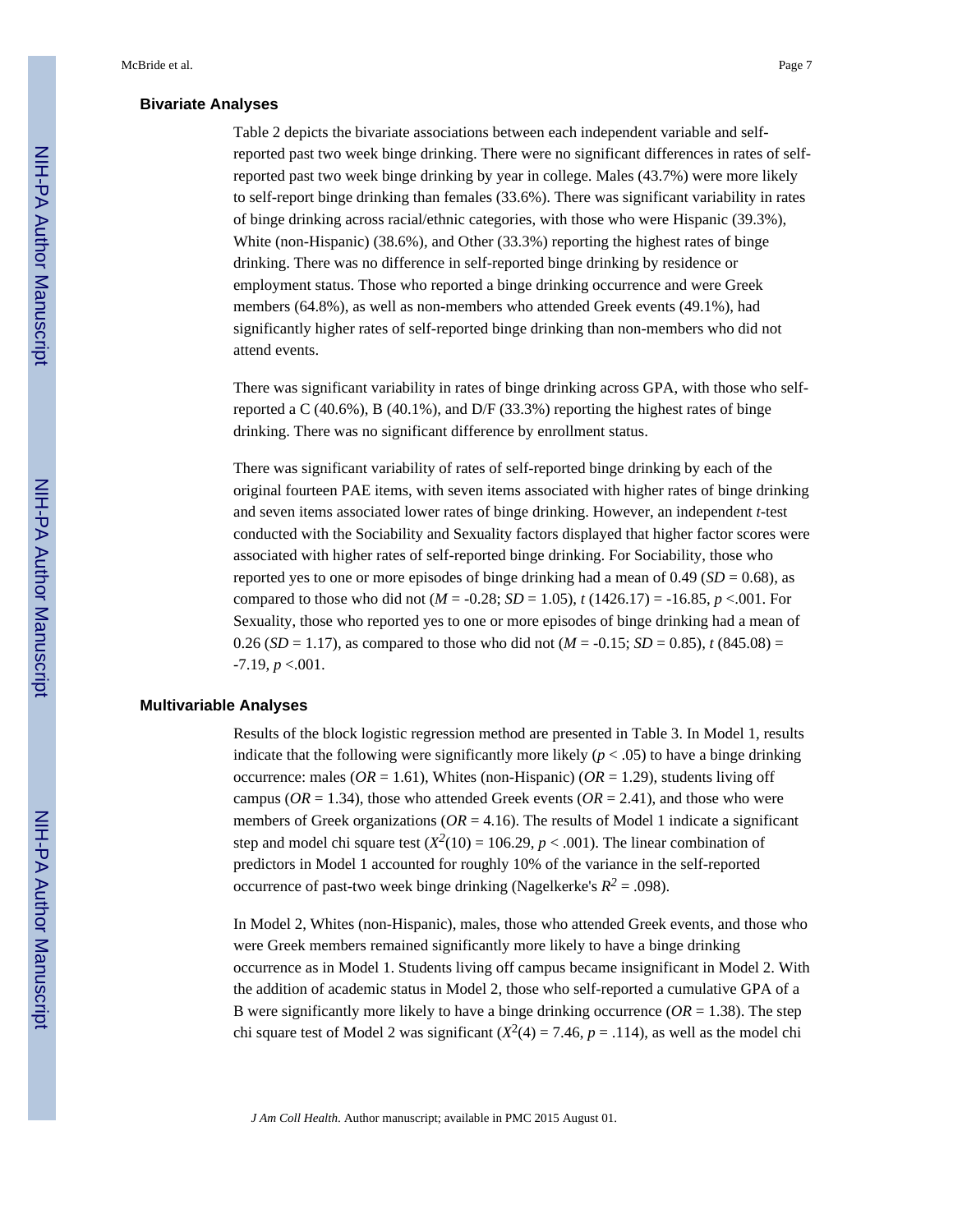square test  $(X^2(14) = 113.74)$ . The variance explained in Model 2 slightly increased from Model 1 (Nagelkerke's  $R^2 = .105$ ).

In Model 3, males ( $OR = 1.49$ ), those who attended Greek events ( $OR = 1.67$ ), those who were Greek members ( $OR = 3.15$ ), and those with a B GPA ( $OR = 1.39$ ) remained significant. Students living off campus reappeared as significant ( $OR = 1.36$ ). With the addition of alcohol expectancies, both Sociability ( $OR = 2.60$ ) and Sexuality ( $OR = 1.48$ ) proved to be significant, demonstrating that those who had higher factor scores, which indicates a greater endorsement of PAE items, were more likely to have a binge drinking occurrence. The step chi square test of Model 3 was significant  $(X^2(2) = 227.90, p < .001)$ , as well as the Model 3 chi square test  $(X^2(16) = 341.65, p < .001)$ . The addition of PAEs in the overall study model resulted in a significant increase in the variance explained (Nagelkerke's  $R^2$  = .292).

Hosmer and Lemeshow's goodness of fit test indicate well-fitting models for all models (Model 1:  $X^2(8) = 10.99$ ,  $p = .202$ ; Model 2:  $X^2(8) = 10.06$ ,  $p = .261$ ; Model 3:  $X^2(8) = 4.82$ , *p* = .777).

#### **Comment**

This primary focus of this study was to examine the association between PAEs and binge drinking, while controlling for certain demographic factors and academic status, among underage college students. From the Core Alcohol and Drug survey, self-reported demographic and academic factors identified by literature were used in bivariate analyses and logistic regression models. Positive alcohol expectancies were analyzed by each question stem using bivariate analyses, and factor analyzed to ensure the most parsimony in multivariable analyses. Principal component analyses were used to derive the two factors (ie, Sociability and Sexuality) used for inclusion in the logistic regression models. To support this study's assessment of using factor analysis to examine PAEs' association with binge drinking, the two factors emergent are theoretically consistent with subscales in alcohol expectancy assessment tools.<sup>28-31</sup> The empirically validated adolescent Alcohol Expectancy Questionnaire (AEQ), which is designed for individuals with minimal exposure to and experience with alcohol,<sup>29</sup> has subscales titled "Changes in Social Behavior" and "Sexual Enhancement". These subscales are theoretically consistent with the factors in this study. In addition, the adult AEQ has similar subscales (ie, "Increased Social Assertiveness" and "Sexual Enhancement").29 When others tried to create a new alcohol expectancy tool, the same two subscales were found.<sup>30</sup> Similar to this study's approach to derive factors, all previous methods to develop these alcohol expectancy psychometric tools used factor analysis. Although the Core survey alcohol expectancy items were not part of a psychometrically validated questionnaire, we tried to create one using PCA and it demonstrates high internal reliability and theoretical consistency. The extraction of a twofactor solution found in the current study from the Core survey PAE items is consistent with other findings in the literature.<sup>15</sup>

Additionally, results of this study further support other findings in the literature, demonstrating that college students drink with the positive expectation that it will facilitate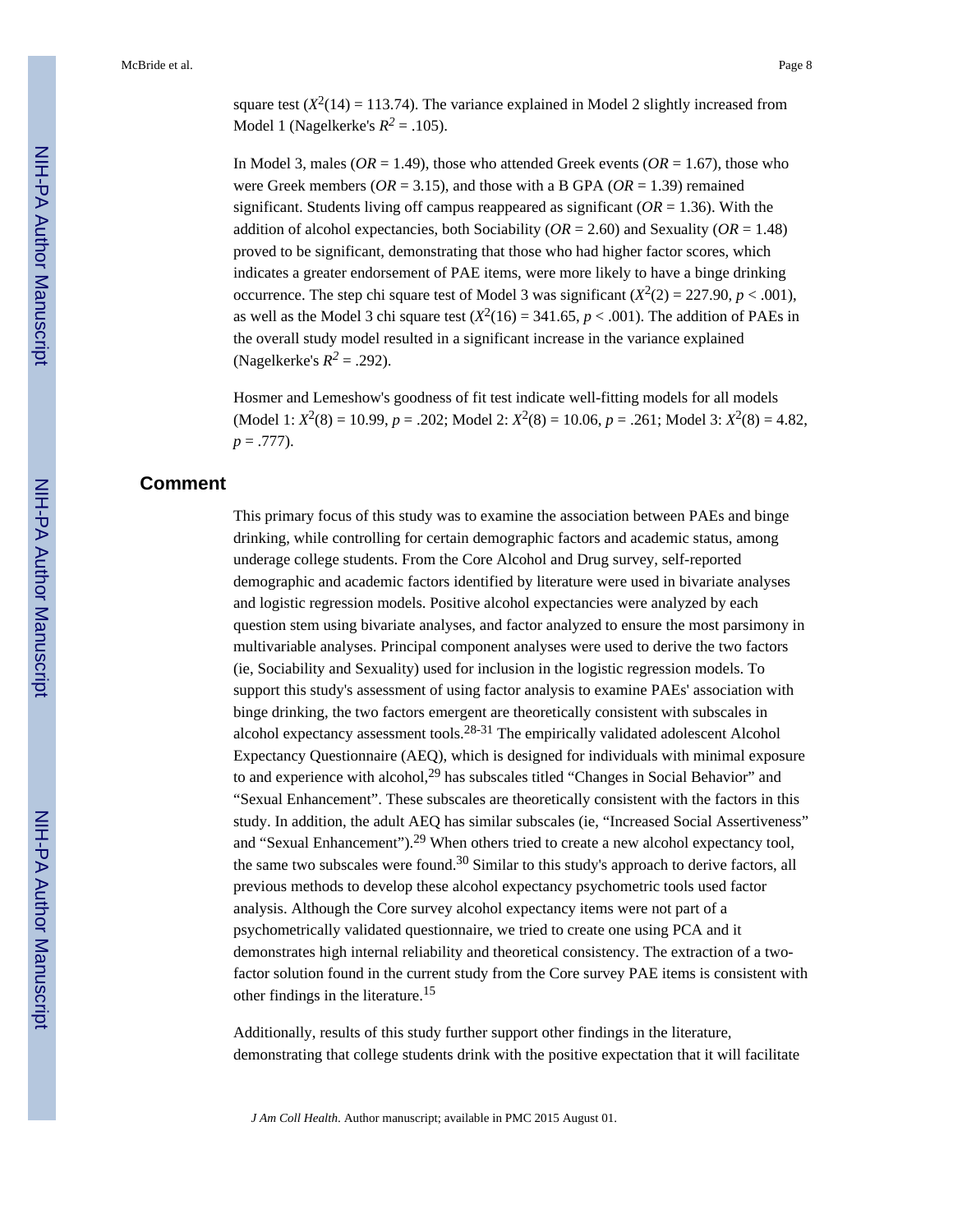their social engagement and bonding or enhance sexual appearance.15-17, 20-21 A previous study has shown that these same two expectations are evident in particular environments where heavy drinking is associated, such as nightclubs or bars.<sup>32</sup> These are key aspects for prevention coalitions and college administrators to consider when developing strategies for prevention of underage college student drinking and prevention of binge drinking among those of legal age.

#### **Other Factors Associated with Underage College Student Binge Drinking**

Consistent with previous research on binge drinking among college students, the results from this study demonstrated that binge drinking was more frequent among Whites, males, those living off campus, and among those who attended Greek events, or who were Greek members. Contrary to other research findings, this study did not find an association with binge drinking and increased year in college. This may be due to the study's restricted focus on the underage population, which is mainly freshmen or sophomores. As consistent in another study, the employment status of underage college students was also not associated with binge drinking.<sup>8</sup> While the literature has been inconsistent regarding the association between student enrollment status (ie, full-time or part-time) and students' drinking behavior, $3$  this study failed to find any significant differences, as consistent with results obtained by Capece and Lanza-Kaduce.<sup>8</sup> As almost all (98%) students of this study were enrolled full-time, future studies might compare similar sized samples of part-time and fulltime enrolled students to examine any associations with binge drinking.

#### **Addressing Limitations in Previous Literature**

Results from the current study support and expand upon findings from previous research examining the role of PAEs<sup>15</sup> - or the concept of rewards under the social learning theory<sup>8</sup> to predict college student binge drinking using data from the Core survey. Results of PCAs of the current study support the unpublished two-factor solution of Core survey PAE items discussed in the study by Derby.<sup>15</sup> Further, while Derby<sup>15</sup> examined the role of each PAE item individually in his logistic regression models, items pertaining to both the Sociability and Sexuality factors extracted in the current study emerged as significant in his study, supporting the validity of the current study findings.

Capece and Lanza-Kaduce<sup>8</sup> operationalized the fourteen positive alcohol expectancy items of the Core survey as a unidimensional factor corresponding to the concepts of rewards under the social learning theory (and Aker's larger social structure-social learning theory). Similar to the results of the current study, Capece and Lanza-Kaduce<sup>8</sup> found that increases in the endorsement of the PAE items were associated with increases in the self-reported binge drinking among college students. However, Capece and Lanza-Kaduce<sup>8</sup> analyzed student self-reported binge drinking using the original ordinal response format from the Core survey via linear regression modeling. Thus, parameter estimates obtained from Capece and Lanza-Kaduce<sup>8</sup> are likely biased. In the current study, the same variable from the Core survey, self-reported binge drinking, was dichotomized and analyzed via logistic regression modeling techniques to prevent such biased parameter estimates. In addition, a dichotomous indicator of any self-reported binge drinking was chosen due to the public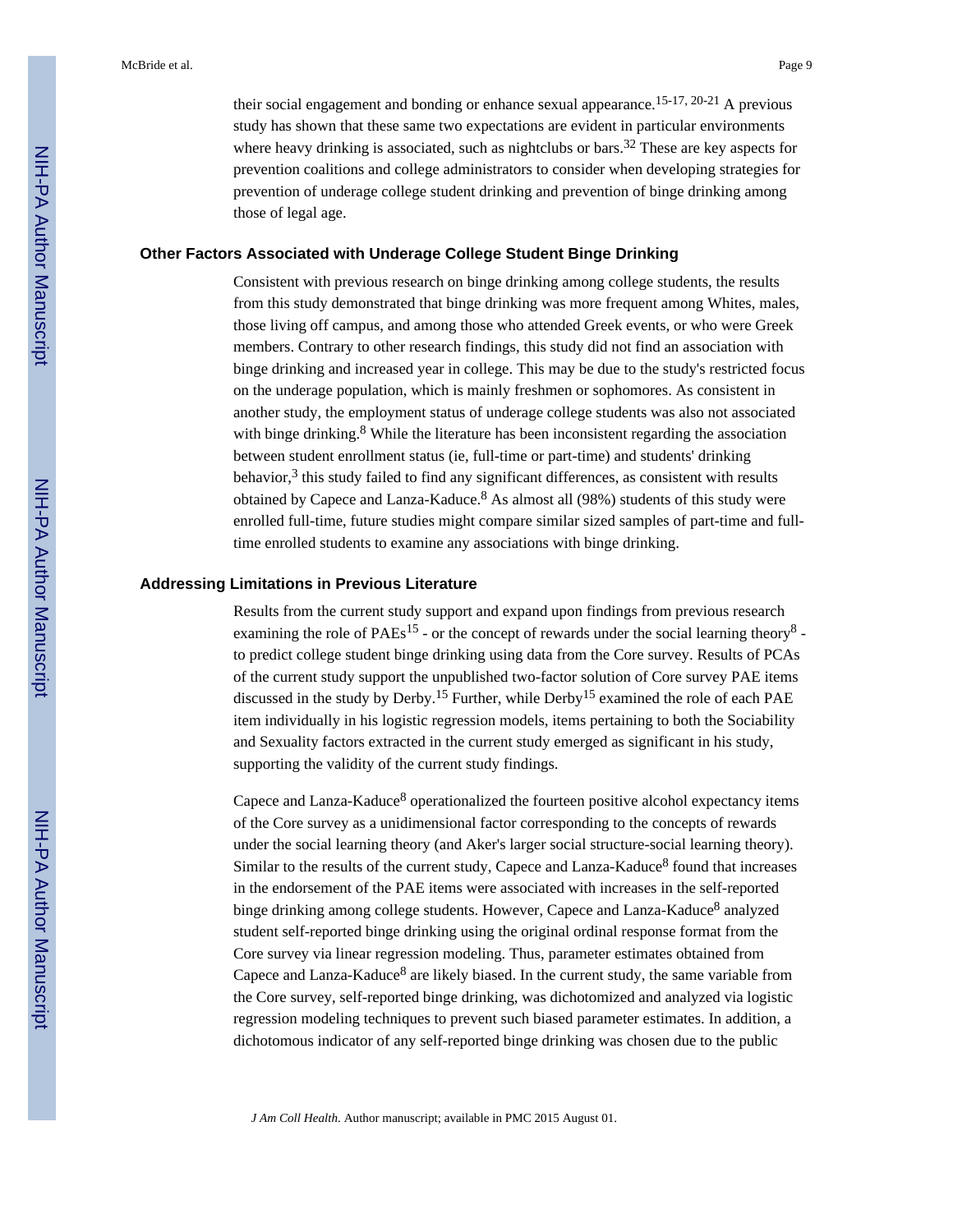health intervention and treatment significance of identifying the role of PAEs and group characteristics (eg, Greek membership) associated with *any* level of dangerous drinking.

#### **Limitations**

Possible limitations to the external validity of the study include self-selection (ie, the representativeness of students who chose to respond to the Core survey and the reliance on self-report of alcohol consumption). Reports of one's drinking behavior may be a sensitive topic, possibly leading to the issue of social desirability bias, with students underreporting their frequency of binge drinking. However, research supports the validity of self-reported alcohol consumption.33 Lastly, the lack of an empirically validated alcohol expectancy tool embedded within the Core survey, such as the AEQ is another limitation that affects the generalizability of the results. We relied on specific Core survey items to create an expectancy measure through factor analytic methods. This limited the measurement of alcohol expectancies to far fewer items than the standard AEQ. .

#### **Conclusions**

The results of this study support PAEs and their significant association with alcohol use, specifically among underage college students. Most factors associated with binge drinking among college students were associated among the vulnerable subgroup of underage college students. Results suggest that future intervention and prevention efforts should be targeted at populations most vulnerable to binge drinking: males, those who attend Greek events, and Greek members.

Research has shown that alcohol expectancy challenges (ECs) can serve to reduce drinking through educational approaches that diminish positive expectancies from alcohol while enhancing negative expectancies.<sup>34,35</sup> For example, an approach could be greater education emphasis about college students' unplanned and unwanted sexual encounters resulting from alcohol consumption. Results from the present study further support these type of approaches. In addition, EC research has stated that the effects of the intervention are relatively short and the greatest reduction in drinking can be seen immediately after the intervention.<sup>34,35</sup> Given findings from this study, it may be of benefit to offer ECs through dissemination of education materials or through social media before students participate in scheduled Greek-life or other events where excessive drinking is highly probable to prevent underage drinking or alcohol consumption at dangerous levels. Such strategies are important public health approaches that would require collaborative efforts with campus and local community coalitions.

#### **Acknowledgments**

**Funding**: The Core data were obtained through the Florida Collegiate Success Initiative which was funded by a 2year grant awarded by the U.S. Department of Education (#Q184Z100003) to the Florida Department of Children and Families.

The research for the present study was supported by the Summer Research Institute at the Florida Mental Health Institute (SRI@FMHI) funded by a grant from the National Institute of Mental Health (grant #1R25MH095720- 01A1).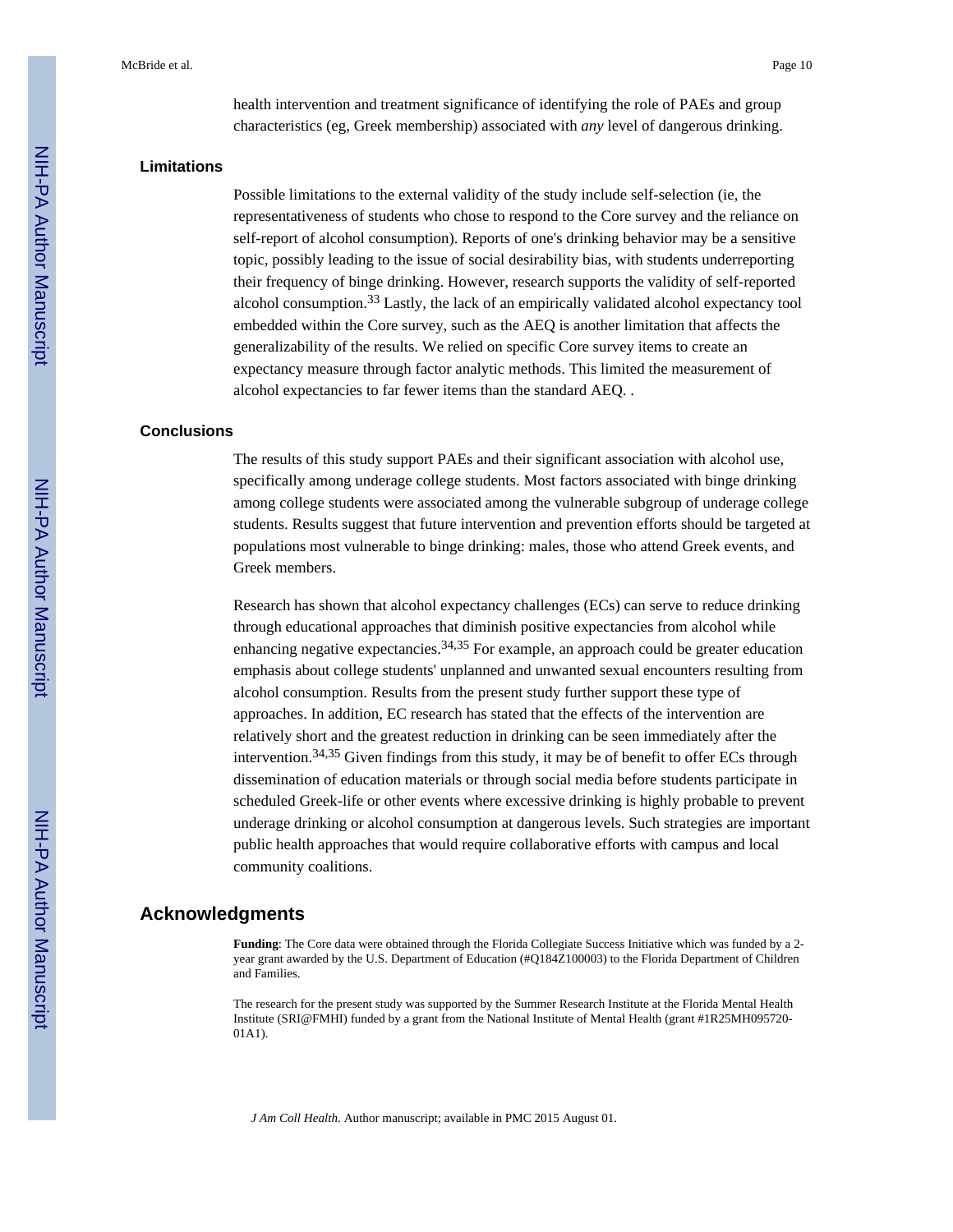#### **References**

- 1. Results from the 2011 National Survey on Drug Use and Health: Summary of National Findings. Rockville, MD: Office of Applied Studies; 2012. Substance Abuse and Mental Health Services Administration. HHS Publication 12-4713. NSDUH Series H-44
- 2. Wechsler H, Lee JE, Nelson TF, Kuo M. Underage college students' drinking behavior, access to alcohol, and the influence of deterrence policies. J Am Coll Health. 2002; 50(5):223– 236.10.1080/07448480209595714 [PubMed: 11990980]
- 3. Carter AC, Brandon KO, Goldman MS. The college and noncollege experience: A review of the factors that influence drinking behavior in young adulthood. J Stud Alcohol Drugs. 2010; 71(5): 742–750. [http://www.jsad.com/jsad/downloadarticle/](http://www.jsad.com/jsad/downloadarticle/The_College_and_Noncollege_Experience_A_Review_of_the_Factors_That_Influen/4812.pdf) [The\\_College\\_and\\_Noncollege\\_Experience\\_A\\_Review\\_of\\_the\\_Factors\\_That\\_Influen/4812.pdf.](http://www.jsad.com/jsad/downloadarticle/The_College_and_Noncollege_Experience_A_Review_of_the_Factors_That_Influen/4812.pdf) [PubMed: 20731981]
- 4. National Institute on Alcohol Abuse and Alcoholism. [Accessed July 15, 2013] College drinking. <http://pubs.niaaa.nih.gov/publications/CollegeFactSheet/CollegeFactSheet.pdf>
- 5. Thombs DL, Olds RS, Bondy SJ, Winchell J, Baliunas D, Rehm J. Undergraduate drinking and academic performance: A prospective investigation with objective measures. J Stud Alcohol Drugs. 2009; 70(5):776–785. [http://www.jsad.com/jsad/article/](http://www.jsad.com/jsad/article/Undergraduate_Drinking_and_Academic_Performance_A_Prospective_Investigatio/4384.html) [Undergraduate\\_Drinking\\_and\\_Academic\\_Performance\\_A\\_Prospective\\_Investigatio/4384.html](http://www.jsad.com/jsad/article/Undergraduate_Drinking_and_Academic_Performance_A_Prospective_Investigatio/4384.html). [PubMed: 19737503]
- 6. Caudill BD, Crosse SB, Campbell B, Howard J, Luckey B, Blane HT. High-risk drinking among college fraternity members: A national perspective. J Am Coll Health. 2006; 55(3):141– 155.10.3200/JACH.55.3.141-155 [PubMed: 17175900]
- 7. Vik PW, Cellucci T, Ivers H. Natural reduction of binge drinking among college students. Addict Behav. 2003; 28(4):643–655.10.1016/S0306-4603(01)00281-7 [PubMed: 12726781]
- 8. Capece M, Lanza-Kaduce L. Binge drinking among college students: A partial test of Akers' social structure-social learning theory. American Journal of Criminal Justice. 2013; 38(4):503– 519.10.1007/s12103-013-9208-4
- 9. Ragsdale K, Porter JR, Mathews R, White A, Gore-Felton C, McGarvey EL. 'Liquor before beer, you're in the clear': Binge drinking and other risk behaviours among fraternity/sorority members and their non-Greek peers. J Subst Use. 2012; 17(4):323–339.10.3109/14659891.2011.583312
- 10. Wechsler H, Lee JE, Kuo M, Seibring M, Nelson TF, Lee H. Trends in college binge drinking during a period of increased prevention efforts: Findings from 4 Harvard School of Public Health College Alcohol Study Surveys: 1993–2001. J Am Coll Health. 2002; 50(5):203– 217.10.1080/07448480209595713 [PubMed: 11990979]
- 11. Pacek LR, Malcolm RJ, Martins SS. Race/Ethnicity differences between alcohol, marijuana, and co-occurring alcohol and marijuana use disorders and their association with public health and social problems using a national sample. Am J Addiction. 2012; 21(5):435–444.10.1111/j. 1521-0391.2012.00249.x
- 12. Bartholow BD, Sher KJ, Krull JL. Changes in heavy drinking over the third decade of life as a function of collegiate fraternity and sorority involvement: A prospective, multilevel analysis. Health Psychol. 2003; 22(6):616–626.10.1037/0278-6133.22.6.616 [PubMed: 14640859]
- 13. Borsari B, Hustad J, Capone C. Alcohol use in the Greek system, 1999–2009: A decade of progress. Current Drug Abuse Reviews. 2009; 2(3):216–255. [http://www.benthamscience.com/](http://www.benthamscience.com/cdar/) [cdar/.](http://www.benthamscience.com/cdar/) [PubMed: 20443768]
- 14. Capone C, Wood MD, Borsari B, Laird RD. Fraternity and sorority involvement, social influences, and alcohol use among college students: A prospective examination. Psychology of Addictive Behaviors. 2007; 21(3):316–327.10.1037/0893-164X.21.3.316 [PubMed: 17874882]
- 15. Derby DC. Men's alcohol expectancies at selected community colleges. Community College Journal of Research and Practice. 2011; 35(10):791–801.10.1080/10668920902917476
- 16. Wardell JD, Read JP. Alcohol expectancies, perceived norms, and drinking behavior among college students: Examining the reciprocal determinism hypothesis. Psychology of Addictive Behaviors. 2013; 27(1):191–196.10.1037/a0030653 [PubMed: 23088403]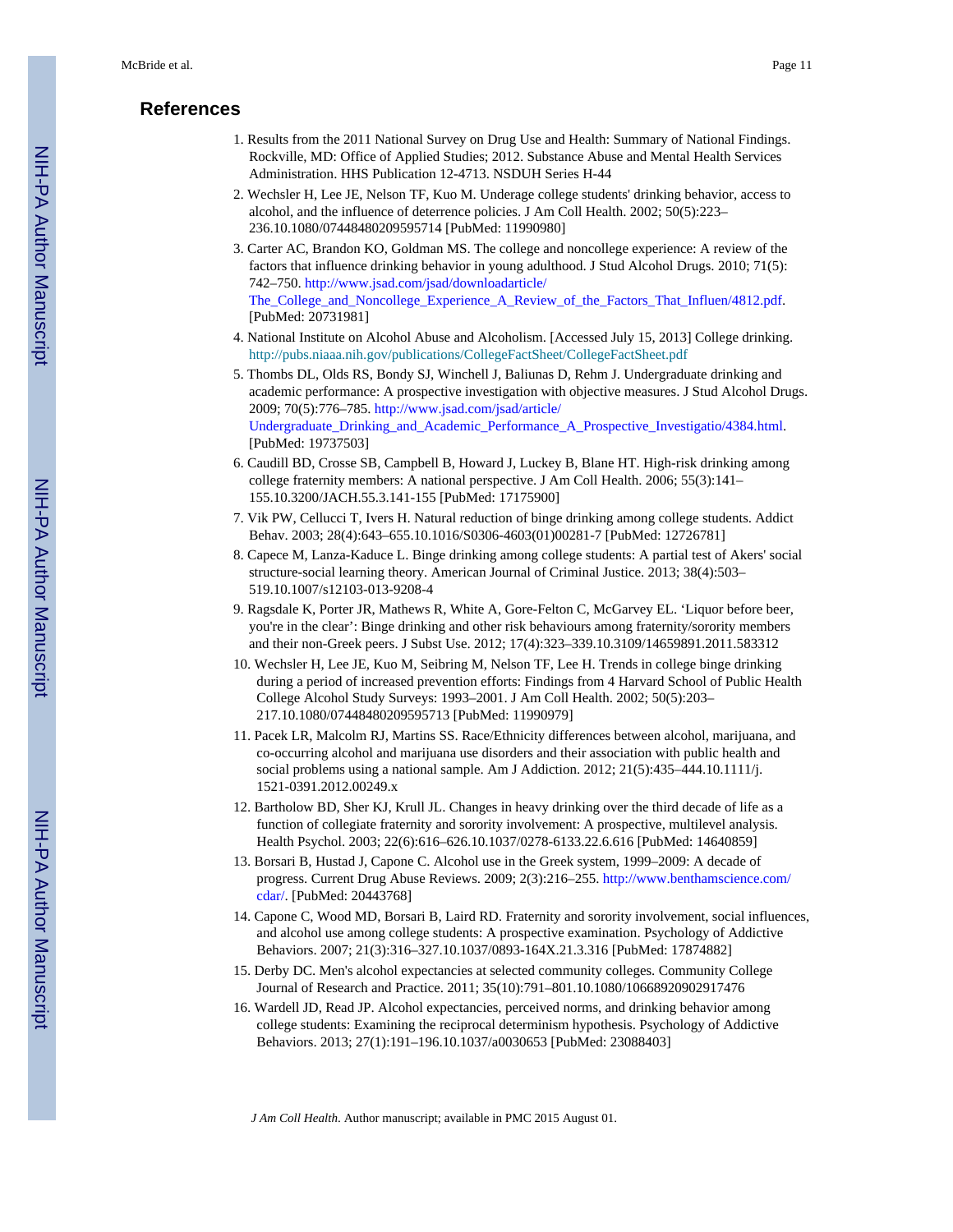- 17. LaBrie JW, Grant S, Hummer JF. "This would be better drunk": Alcohol expectancies become more positive while drinking in the college social environment. Addict Behav. 2011; 36(8):890– 893.10.1016/j.addbeh.2011.03.015 [PubMed: 21497024]
- 18. Smith GT, Goldman MS. Alcohol expectancy theory and the identification of high-risk adolescents. J Res Adolesc. 1994; 4(2):229–248.10.1207/s15327795jra0402\_4
- 19. Zamboanga BL, Schwartz SJ, Ham LS, Borsari B, Van Tyne K. Alcohol expectancies, pregaming, drinking games, and hazardous alcohol use in a multiethnic sample of college students. Cognitive Therapy and Research. 2010; 34(2):124–133.10.1007/s10608-009-9234-1
- 20. Christiansen BA, Goldman MS, Inn A. Development of alcohol-related expectancies in adolescents: Separating pharmacological from social-learning influences. J Consult Clin Psychol. 1982; 50(3):336–344.10.1037/0022-006X.50.3.336 [PubMed: 7096736]
- 21. Glassman T, Miller J, Miller ME, Wohlwend J, Reindl D. Game day alcohol expectancies among college students from a university in the southeast. American Journal of Health Education. 2012; 43(4):202–208.10.1080/19325037.2012.10599236
- 22. Weirs RW, Kummeling RC. An experimental test of an alcohol expectancy challenge in mixed gender groups of young heavy drinkers. Addict Behav. 2004; 29(1):215–220.10.1016/ S0306-4603(03)00081-9 [PubMed: 14667432]
- 23. Presley CA, Meilman PW, Lyerla R. Development of the core alcohol and drug survey: Initial findings and future directions. J Am Coll Health. 1994; 42(6):248– 255.10.1080/07448481.1994.9936356 [PubMed: 8046164]
- 24. IBP SPSS Statistics for Windows, Version 21.0. Armonk, NY: IBM Corp.; 2012. computer program
- 25. Parmet Y, Schechtman E, Sherman M. Factor analysis revisited how many factors are there? Commun Stat Simulat. 2010; 39(10):1893–1908.10.1080/03610918.2010.524332
- 26. Costello AB, Osborne J. Best practices in exploratory factor analysis; four recommendations for getting the most from your analysis. Practical Assessment Research and Evaluation. 2005; 10(7): 1–9.
- 27. Cudeck R, O'Dell LL. Applications of standard error estimates in unrestricted factor analysis: Significance tests for factor loadings and correlations. Psychol Bull. 1994; 115(3):475– 487.10.1037/0033-2909.115.3.475 [PubMed: 8016288]
- 28. Brown SA, Goldman MS, Inn A, Anderson LR. Expectations of reinforcement from alcohol: Their domain and relation to drinking patterns. J Consult Clin Psychol. 1980; 48(4):419– 426.10.1037/0022-006X.48.4.419 [PubMed: 7400427]
- 29. Brown SA, Christiansen BA, Goldman MS. The alcohol expectancy questionnaire: An instrument for the assessment of adolescent and adult alcohol expectancies. J Stud Alcohol. 1987; 48(5):483– 491. [http://www.jsad.com/jsad/downloadarticle/](http://www.jsad.com/jsad/downloadarticle/The_Alcohol_Expectancy_Questionnaire_An_Instrument_for_the_Assessment_of_A/3987.pdf) [The\\_Alcohol\\_Expectancy\\_Questionnaire\\_An\\_Instrument\\_for\\_the\\_Assessment\\_of\\_A/3987.pdf](http://www.jsad.com/jsad/downloadarticle/The_Alcohol_Expectancy_Questionnaire_An_Instrument_for_the_Assessment_of_A/3987.pdf). [PubMed: 3669677]
- 30. Valdivia I, Stewart S. Further examination of the psychometric properties of the comprehensive effects of alcohol questionnaire. Cognitive Behaviour Therapy. 2005; 34(1):22– 33.10.1080/16506070410001009 [PubMed: 15844685]
- 31. Pabst A, Baumeister SE, Kraus L. Alcohol-expectancy dimensions and alcohol consumption at different ages in the general population. J Stud Alcohol Drugs. 2010; 71(1):46–53. [http://](http://www.jsad.com/jsad/article/AlcoholExpectancy_Dimensions_and_Alcohol_Consumption_at_Different_Ages_in_/4413.html) [www.jsad.com/jsad/article/](http://www.jsad.com/jsad/article/AlcoholExpectancy_Dimensions_and_Alcohol_Consumption_at_Different_Ages_in_/4413.html) [AlcoholExpectancy\\_Dimensions\\_and\\_Alcohol\\_Consumption\\_at\\_Different\\_Ages\\_in\\_/4413.html](http://www.jsad.com/jsad/article/AlcoholExpectancy_Dimensions_and_Alcohol_Consumption_at_Different_Ages_in_/4413.html). [PubMed: 20105413]
- 32. Reingle J, Thombs DL, Weiler RM, Dodd VJ, O'Mara R, Pokorny SB. An exploratory study of bar and nightclub expectancies. J Am Coll Health. 2009; 57(6):629–638.10.3200/JACH.57.6.629-638 [PubMed: 19433401]
- 33. Del Boca FK, Darkes J. The validity of self-reports of alcohol consumption: State of the science and challenges for research. Addiction. 2003; 98:1–12. [http://www.addictionjournal.org/.](http://www.addictionjournal.org/) [PubMed: 14984237]
- 34. Labbe AK, Maisto SA. Alcohol expectancy challenges for college students: A narrative review. Clin Psychol Rev. 2011; 31(4):673–683.10.1016/j.cpr.2011.02.007 [PubMed: 21482325]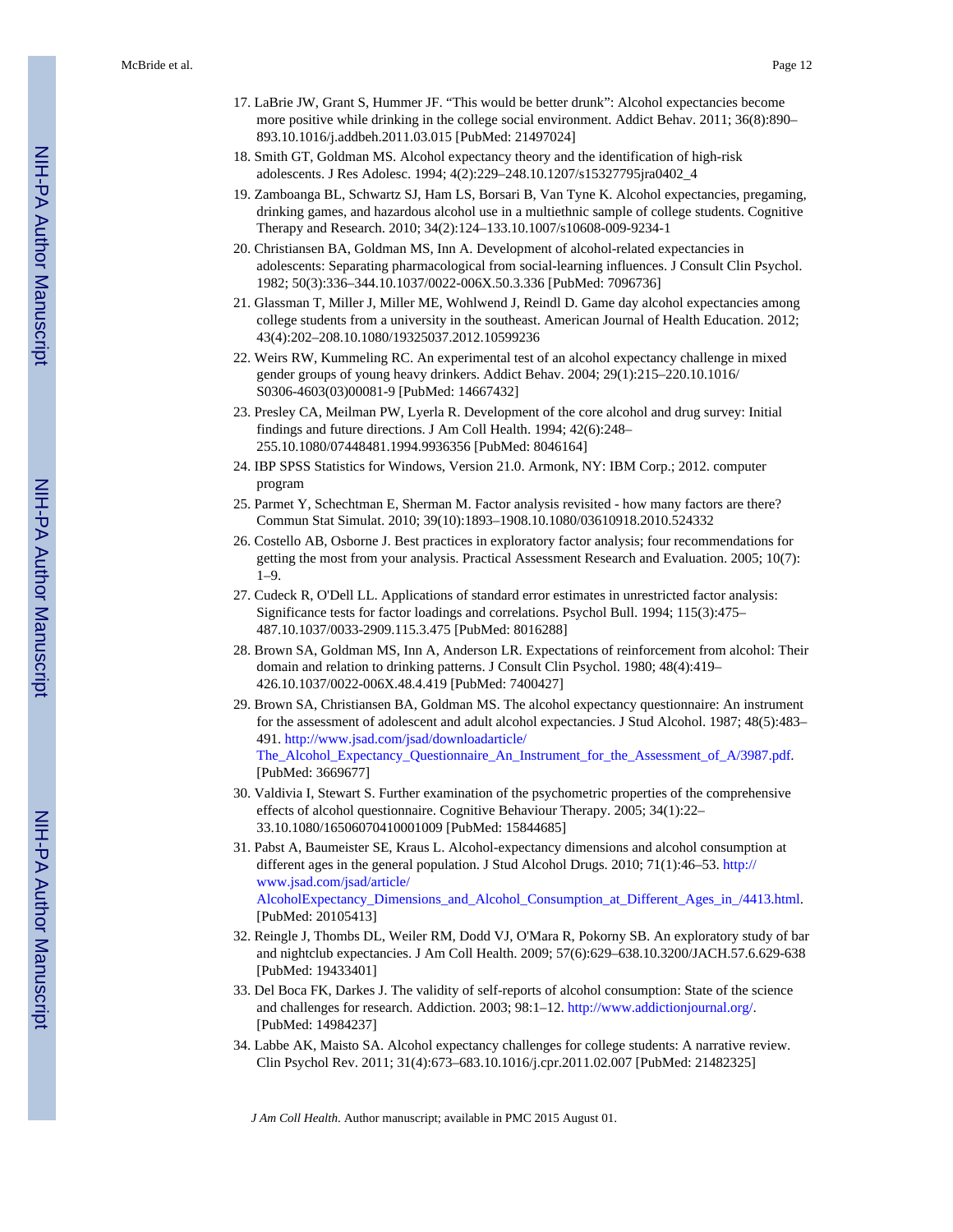35. Scott-Sheldon L, Terry DL, Carey KB, Garey L, Carey MP. Efficacy of expectancy challenge interventions to reduce college student drinking: A meta-analytic review. Psychology of Addictive Behaviors. 2012; 26(3):393–405.10.1037/a0027565 [PubMed: 22428862]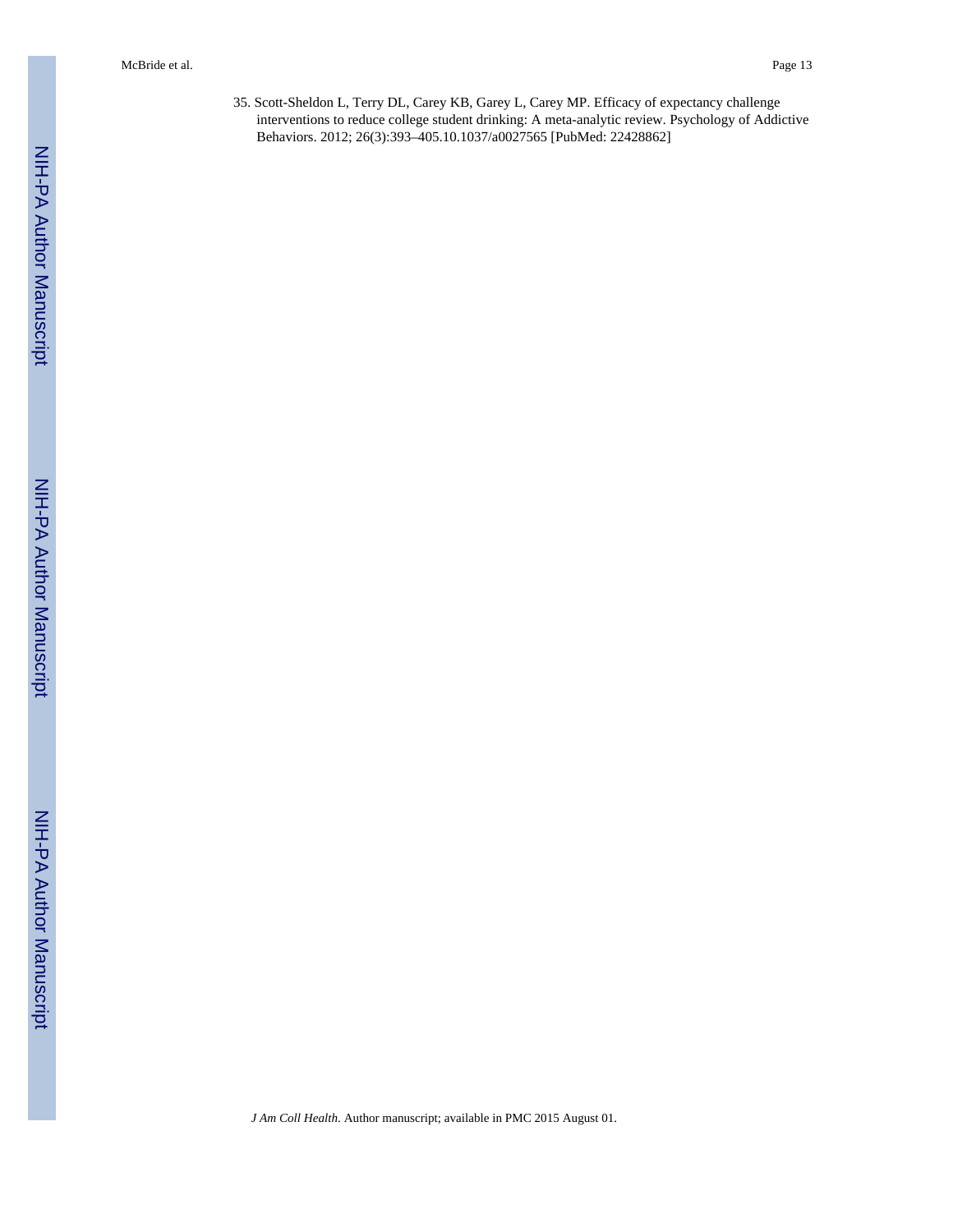|                                                                       | Table 1 |  |
|-----------------------------------------------------------------------|---------|--|
| <b>Results of final principal components analysis factor solution</b> |         |  |

|                                      | Factor $1^a$ Sociability $a = .90$ | Factor $2^b$ Sexuality $\alpha = .84$ |                    |
|--------------------------------------|------------------------------------|---------------------------------------|--------------------|
|                                      | <b>Pattern loading</b>             | <b>Pattern loading</b>                | <b>Communality</b> |
| Item Response                        |                                    |                                       |                    |
| Breaks the ice                       | .791                               | .099                                  | .636               |
| Enhances social activity             | .791                               | .130                                  | .643               |
| Facilitates a connection with peers  | .770                               | .198                                  | .632               |
| Gives people something to talk about | .737                               | .146                                  | .564               |
| Facilitates male bonding             | .765                               | .239                                  | .642               |
| Facilitates female bonding           | .771                               | .243                                  | .654               |
| Allows people to have more fun       | .733                               | .228                                  | .589               |
| Gives people something to do         | .650                               | .144                                  | .443               |
| Makes women sexier                   | .225                               | .859                                  | .789               |
| Makes men sexier                     | .159                               | .861                                  | .766               |
| Makes me sexier                      | .195                               | .813                                  | .699               |

*Note*. Orthogonal (varimax) rotation was used.

*a* Eigenvalue = 5.445, 49.50% variance, 49.50% cumulative variance

*b* Eigenvalue = 1.613, 14.67% variance, 64.16% cumulative variance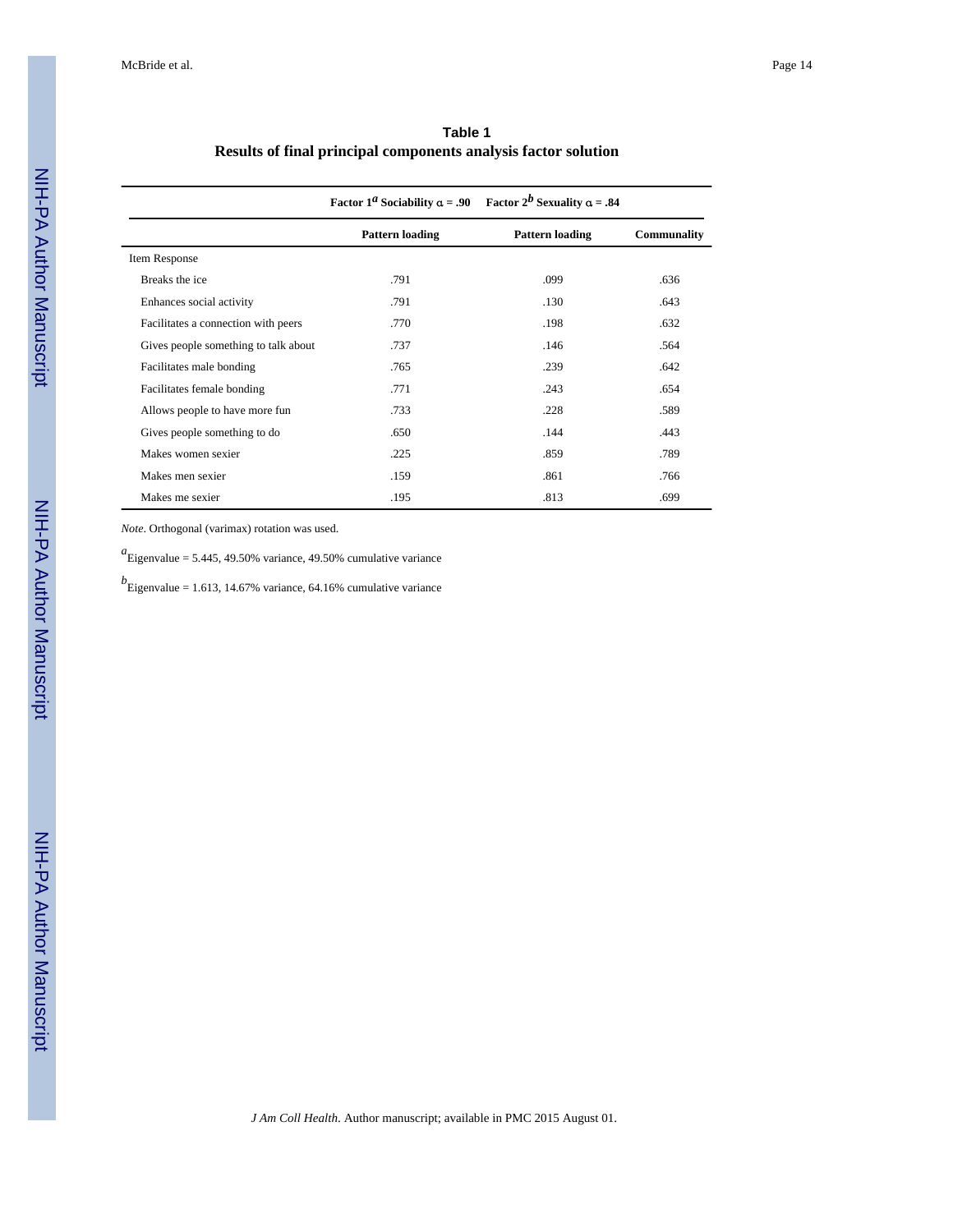NIH-PA Author Manuscript

NIH-PA Author Manuscript

Table 2<br>Bivariate associations between demographics, academic status and alcohol expectancies and self-reported binge drinking episode(s) **Bivariate associations between demographics, academic status and alcohol expectancies and self-reported binge drinking episode(s)**

|                           |                                |                  | None $(n = 985)$           |                 | One or more $(n = 562)$ | Significance               |
|---------------------------|--------------------------------|------------------|----------------------------|-----------------|-------------------------|----------------------------|
| Domain                    | Variable                       | $\boldsymbol{z}$ | $\mathcal{S}_{\mathbf{0}}$ | r.              | $\mathcal{S}_0$         |                            |
| Demographics <sup>a</sup> |                                |                  |                            |                 |                         |                            |
|                           | Year in College                |                  |                            |                 |                         | SN                         |
|                           | Freshman                       | 358              | 64.9%                      | 194             | 35.1%                   |                            |
|                           | Sophomore                      | 304              | 60.7%                      | 197             | 39.3%                   |                            |
|                           | Junior                         | 261              | 65.7%                      | 136             | 34.3%                   |                            |
|                           | Senior                         | 59               | 62.8%                      | 35              | 37.2%                   |                            |
|                           | Sex                            |                  |                            |                 |                         | $X^2(1) = 13.23, p < .001$ |
|                           | Male                           | 232              | 56.3%                      | 180             | 43.7%                   |                            |
|                           | Female                         | 752              | 66.4%                      | 381             | 33.6%                   |                            |
|                           | Ethnicity                      |                  |                            |                 |                         | $X^2(5) = 26.73, p < .001$ |
|                           | White (non-Hispanic)           | 662              | 61.4%                      | 416             | 38.6%                   |                            |
|                           | Hispanic                       | 147              | 60.7%                      | 95              | 39.3%                   |                            |
|                           | Black (non-Hispanic)           | $\overline{8}$   | $81.8\%$                   | $\overline{18}$ | 18.2%                   |                            |
|                           | Asian/Pacific Islander         | 53               | 81.5%                      | $\overline{c}$  | 18.5%                   |                            |
|                           | Other                          | 34               | 66.7%                      | $\overline{17}$ | 33.3%                   |                            |
|                           | American Indian/Alaskan Native | 5                | 71.4%                      | $\sim$          | 28.6%                   |                            |
|                           | Residence                      |                  |                            |                 |                         | SN                         |
|                           | On-campus                      | 511              | 65.3%                      | 272             | 34.7%                   |                            |
|                           | Off-campus                     | 473              | 62.2%                      | 288             | 37.8%                   |                            |
|                           | Employment                     |                  |                            |                 |                         | SN                         |
|                           | Yes, full-time                 | 23               | 69.7%                      | $\Xi$           | 30.3%                   |                            |
|                           | Yes, part-time                 | 324              | 64.2%                      | 181             | 35.8%                   |                            |
|                           | $\frac{1}{2}$                  | 636              | 63.2%                      | 371             | 36.8%                   |                            |
|                           | <b>Greek Affiliation</b>       |                  |                            |                 |                         | $X^2(2) = 87.28, p < .001$ |
|                           | Non-member                     | 844              | 69.1%                      | 377             | 30.9%                   |                            |
|                           | Attended                       | 55               | 50.9%                      | 53              | 49.1%                   |                            |
|                           | Member                         | $\mathcal{Z}$    | 35.2%                      | 118             | 64.8%                   |                            |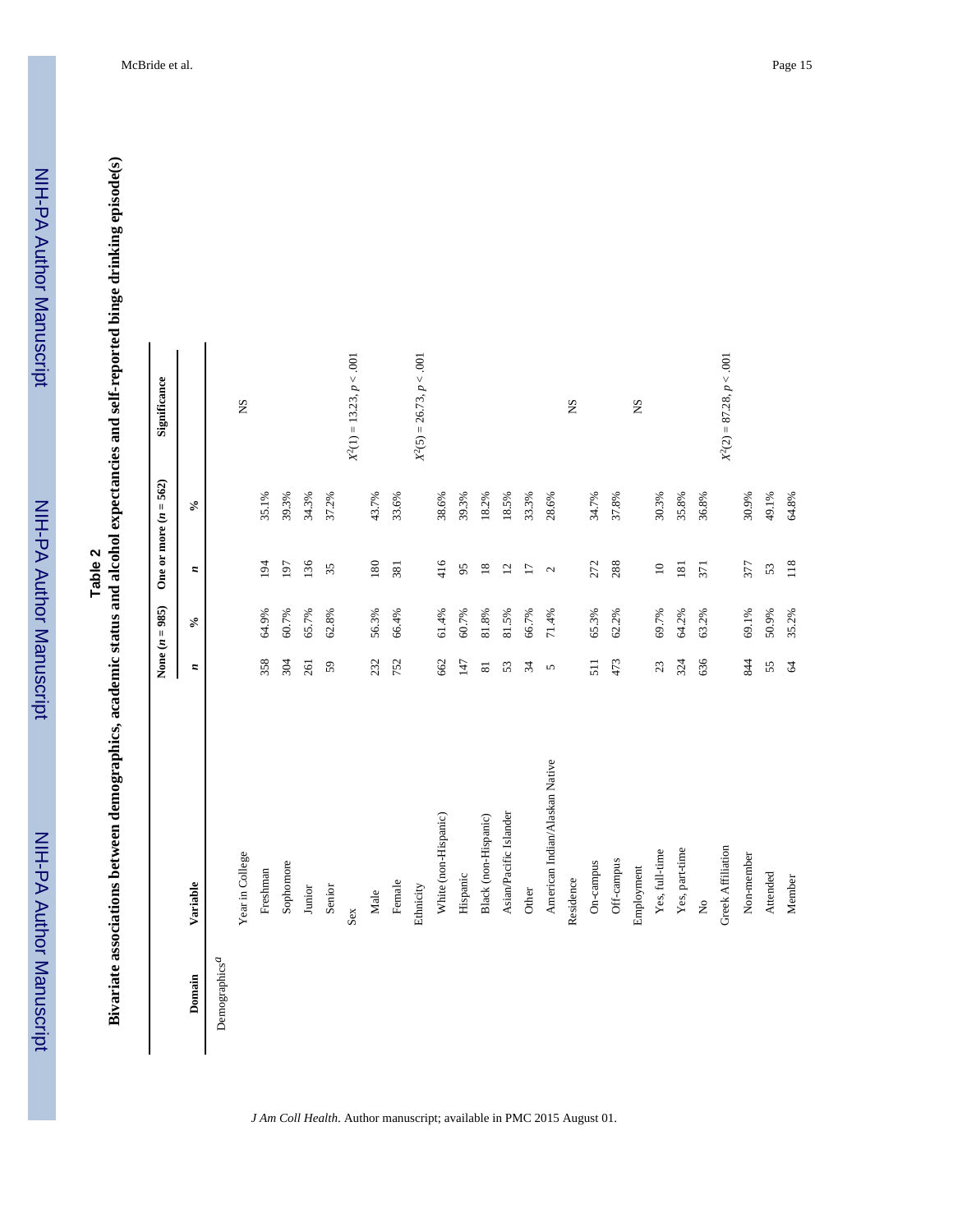|                                   |                                                   |                | None $(n = 985)$ |         | One or more $(n = 562)$ | Significance                |
|-----------------------------------|---------------------------------------------------|----------------|------------------|---------|-------------------------|-----------------------------|
| Domain                            | Variable                                          | z              | $\sim$           | r.      | $\sim$                  |                             |
| Academic status $b$               |                                                   |                |                  |         |                         |                             |
|                                   | GPA                                               |                |                  |         |                         | $X^2(3) = 10.56, p = .014$  |
|                                   | $\prec$                                           | 447            | 67.9%            | 226     | 32.1%                   |                             |
|                                   | $\mathbf{m}$                                      | 413            | 59.9%            | 276     | 40.1%                   |                             |
|                                   | $\cup$                                            | 82             | 59.4%            | 56      | 40.6%                   |                             |
|                                   | DÆ                                                | ${}^{\circ}$   | 66.7%            | 4       | 33.3%                   |                             |
|                                   | Enrollment status                                 |                |                  |         |                         | SN                          |
|                                   | Full-time                                         | 968            | 63.6%            | 553     | 36.4%                   |                             |
|                                   | Part-time                                         | $\overline{4}$ | 60.9%            | $\circ$ | 39.1%                   |                             |
| Alcohol expectancies <sup>c</sup> |                                                   |                |                  |         |                         |                             |
|                                   | Do you believe alcohol has the following effects? |                |                  |         |                         |                             |
|                                   | Breaks the ice                                    | 589            | 53.9%            | 504     | 46.1%                   | $X^2(1) = 176.44, p < .001$ |
|                                   | Enhances social activity                          | 607            | 54.6%            | 504     | 45.4%                   | $X^2(1) = 160.05, p < .001$ |
|                                   | Makes it easier to deal with stress               | 298            | 48.6%            | 315     | 51.4%                   | $X^2(1) = 104.01, p < .001$ |
|                                   | Facilitates a connection with peers               | 461            | 50.3%            | 455     | 49.7%                   | $X^2(1) = 184.27, p < .001$ |
|                                   | Gives people something to talk about              | 564            | 55.8%            | 446     | 44.2%                   | $X^2(1) = 86.09, p < .001$  |
|                                   | Facilitates male bonding                          | 452            | 51.6%            | 424     | 48.4%                   | $X^2(1) = 140.19, p < .001$ |
|                                   | Facilitates female bonding                        | 370            | 47.9%            | 403     | 52.1%                   | $X^2(1) = 176.28, p < .001$ |
|                                   | Allows people to have more fun                    | 455            | 49.8%            | 459     | 50.2%                   | $X^2(1) = 197.38, p < .001$ |
|                                   | Gives people something to do                      | 618            | 57.3%            | 461     | 42.7%                   | $X^2(1) = 70.68, p < .001$  |
|                                   | Makes food taste better                           | 102            | 35.8%            | 183     | 64.2%                   | $X^2(1) = 119.75, p < .001$ |
|                                   | Makes women sexier                                | 155            | 42.7%            | 208     | 57.3%                   | $X^2(1) = 93.43, p < .001$  |
|                                   | Makes men sexier                                  | 137            | 45.8%            | 162     | 54.2%                   | $X^2(1) = 53.40, p < .001$  |
|                                   | Makes me sexier                                   | 98             | 34.3%            | 188     | 65.7%                   | $X^2(1) = 132.99, p < .001$ |
|                                   | Facilitates sexual opportunities                  | 395            | 53.2%            | 347     | 46.8%                   | $X^2(1) = 72.35, p < .001$  |

 $a_{\mbox{Demographics: } (.05/6) = .0083$ *a*Demographics: (.05/6) = .0083

adjusted *p* value are displayed; Bonferroni *p* values are shown below.

adjusted p value are displayed; Bonferroni p values are shown below.

Note. NS = not significant. There is some variation in n across variables due to missing data; valid percentages displayed. Only statistically significant findings in each domain at the Bonferroni family wise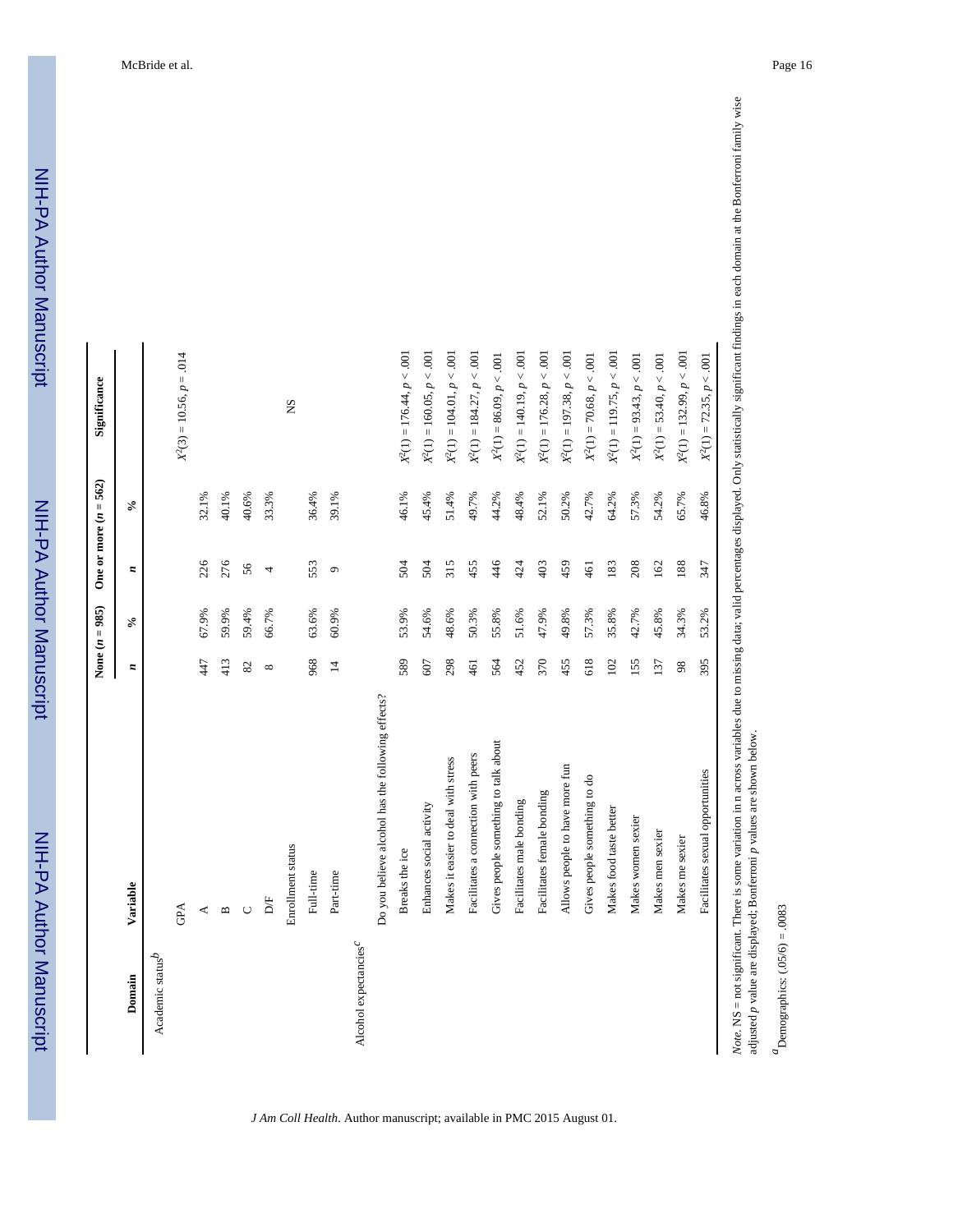$b$ Academic status:  $(.05/2) = .025$ 

 $b$ Academic status: (.05/2) = .025

 $c^c$ Alcohol expectancies:  $(.05/14) = .00357$ 

 $c$ Alcohol expectancies: (.05/14) = .00357

McBride et al. Page 17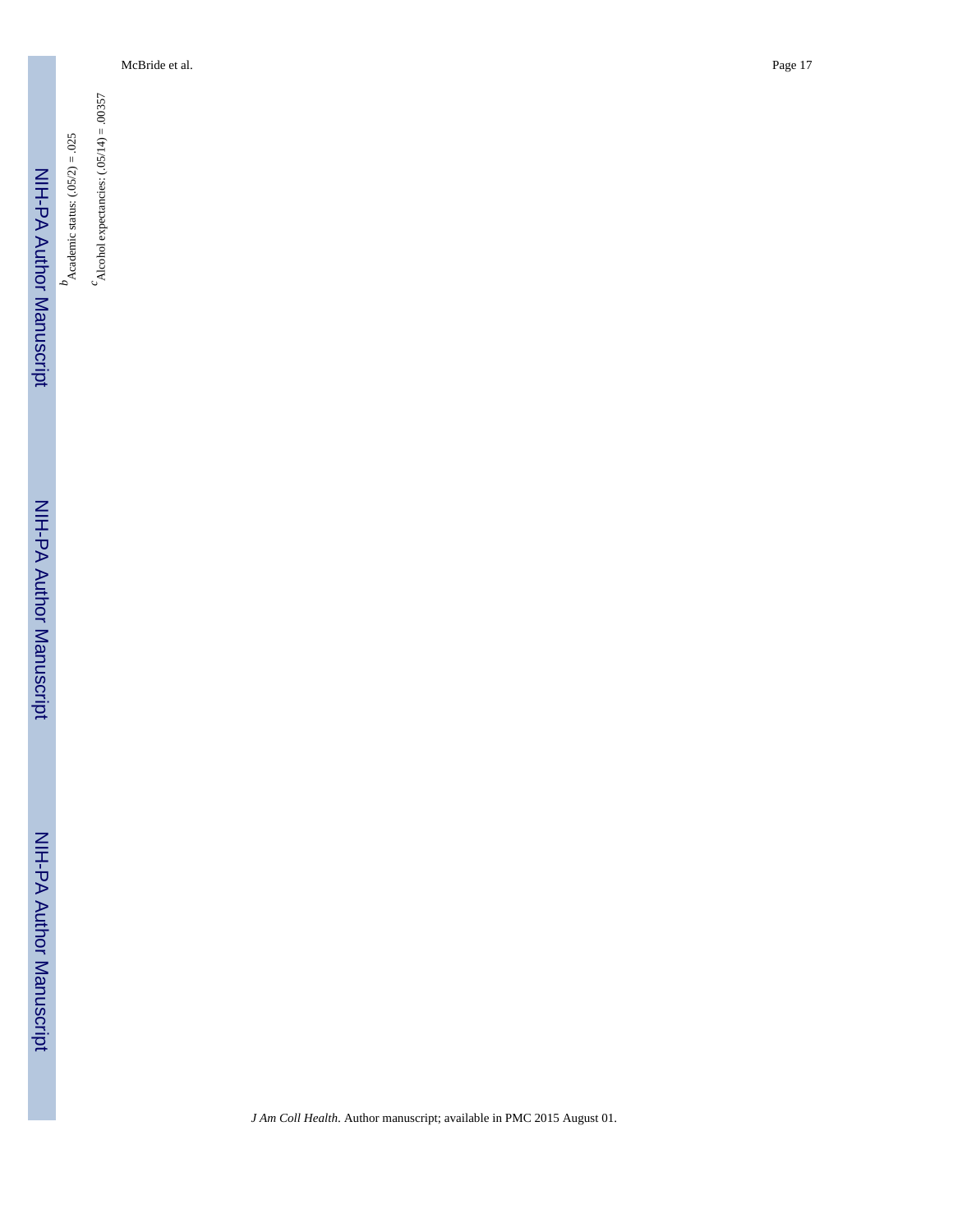Table 3<br>Results of block logistic regression models examining the associations between demographics, academic status and alcohol expectancies and **Results of block logistic regression models examining the associations between demographics, academic status and alcohol expectancies and** self-reported binge drinking episode(s) **self-reported binge drinking episode(s)**

| 5001<br>5001<br>5001<br>039<br>SN<br>SN<br>SN<br>SN<br>SN<br>SN<br>v,<br>ï<br>t<br>ï<br>ï<br>[1.23, 2.03]<br>[2.94, 5.84]<br>[0.61, 1.18]<br>[1.02, 1.69]<br>[0.32, 1.54]<br>[0.71, 1.18]<br>[0.75, 1.35]<br>[0.66, 1.82]<br>[0.98, 1.67]<br>[1.56, 3.60]<br>95% CI<br>1.10<br>0.70<br>4.14<br>1.58<br>1.28<br>0.85<br>0.92<br>2.37<br>1.31<br>1.01<br>$\delta$<br>t<br>$-0.35$<br>$-0.09$<br>$-0.17$<br>0.46<br>0.86<br>0.09<br>0.25<br>1.42<br>0.27<br>0.01<br>B<br>t<br>5001<br>5001<br>001<br>029<br>SN<br>SN<br>SN<br>SN<br>SN<br>SN<br>P,<br>ï<br>J.<br>[1.25, 2.06]<br>[1.00, 1.66]<br>[1.03, 1.73]<br>[0.34, 1.61]<br>[0.72, 1.20]<br>[2.96, 5.86]<br>[0.76, 1.35]<br>[0.60, 1.15]<br>[0.63, 1.74]<br>[1.59, 3.65]<br>95% CI<br>4.16<br>1.05<br>1.29<br>1.34<br>0.73<br>0.93<br>0.83<br>1.01<br>2.41<br>1.61<br>$\delta$<br>$\mathbf{I}$<br>$-0.19$<br>$-0.07$<br>0.05<br>0.25<br>0.29<br>0.89<br>1.43<br>0.47<br>$-0.31$<br>0.01<br>B<br>ï<br>Non-member (reference)<br>On campus (reference)<br>Freshman (reference)<br>Female (reference)<br>Other (reference)<br><b>Greek Affiliation</b><br>Yes, part-time<br>No (reference)<br>Yes, full-time<br>Year in College<br>Sophomore<br>Off campus<br>Employment<br>Attended<br>Member<br>Residence<br>Junior<br>Senior<br>Ethnicity<br>Variable<br>White<br>Male<br>$\mathbb{G}^{\mathbb{A}}$<br>Sex<br>Academic status<br>Demographics<br>Domain |  |  | Model 1 <sup>a</sup> |  | Model $2^b$ |              |              | Model 3 <sup>c</sup> |                          |
|-----------------------------------------------------------------------------------------------------------------------------------------------------------------------------------------------------------------------------------------------------------------------------------------------------------------------------------------------------------------------------------------------------------------------------------------------------------------------------------------------------------------------------------------------------------------------------------------------------------------------------------------------------------------------------------------------------------------------------------------------------------------------------------------------------------------------------------------------------------------------------------------------------------------------------------------------------------------------------------------------------------------------------------------------------------------------------------------------------------------------------------------------------------------------------------------------------------------------------------------------------------------------------------------------------------------------------------------------------------------------------------------------------------|--|--|----------------------|--|-------------|--------------|--------------|----------------------|--------------------------|
|                                                                                                                                                                                                                                                                                                                                                                                                                                                                                                                                                                                                                                                                                                                                                                                                                                                                                                                                                                                                                                                                                                                                                                                                                                                                                                                                                                                                           |  |  |                      |  |             | B            | $\delta$     | 95% CI               | d                        |
|                                                                                                                                                                                                                                                                                                                                                                                                                                                                                                                                                                                                                                                                                                                                                                                                                                                                                                                                                                                                                                                                                                                                                                                                                                                                                                                                                                                                           |  |  |                      |  |             |              |              |                      |                          |
|                                                                                                                                                                                                                                                                                                                                                                                                                                                                                                                                                                                                                                                                                                                                                                                                                                                                                                                                                                                                                                                                                                                                                                                                                                                                                                                                                                                                           |  |  |                      |  |             |              |              |                      |                          |
|                                                                                                                                                                                                                                                                                                                                                                                                                                                                                                                                                                                                                                                                                                                                                                                                                                                                                                                                                                                                                                                                                                                                                                                                                                                                                                                                                                                                           |  |  |                      |  |             |              | ï            |                      | $\overline{\phantom{a}}$ |
|                                                                                                                                                                                                                                                                                                                                                                                                                                                                                                                                                                                                                                                                                                                                                                                                                                                                                                                                                                                                                                                                                                                                                                                                                                                                                                                                                                                                           |  |  |                      |  |             | $-0.16$      | 0.85         | [0.62, 1.17]         | SN                       |
|                                                                                                                                                                                                                                                                                                                                                                                                                                                                                                                                                                                                                                                                                                                                                                                                                                                                                                                                                                                                                                                                                                                                                                                                                                                                                                                                                                                                           |  |  |                      |  |             | $-0.34$      | 0.71         | [0.50, 1.02]         | SN                       |
|                                                                                                                                                                                                                                                                                                                                                                                                                                                                                                                                                                                                                                                                                                                                                                                                                                                                                                                                                                                                                                                                                                                                                                                                                                                                                                                                                                                                           |  |  |                      |  |             | 0.00         | 1.00         | [0.57, 1.76]         | SN                       |
|                                                                                                                                                                                                                                                                                                                                                                                                                                                                                                                                                                                                                                                                                                                                                                                                                                                                                                                                                                                                                                                                                                                                                                                                                                                                                                                                                                                                           |  |  |                      |  |             |              |              |                      |                          |
|                                                                                                                                                                                                                                                                                                                                                                                                                                                                                                                                                                                                                                                                                                                                                                                                                                                                                                                                                                                                                                                                                                                                                                                                                                                                                                                                                                                                           |  |  |                      |  |             |              |              |                      |                          |
|                                                                                                                                                                                                                                                                                                                                                                                                                                                                                                                                                                                                                                                                                                                                                                                                                                                                                                                                                                                                                                                                                                                                                                                                                                                                                                                                                                                                           |  |  |                      |  |             | 0.40         | 1.49         | [1.13, 1.97]         | .005                     |
|                                                                                                                                                                                                                                                                                                                                                                                                                                                                                                                                                                                                                                                                                                                                                                                                                                                                                                                                                                                                                                                                                                                                                                                                                                                                                                                                                                                                           |  |  |                      |  |             |              |              |                      |                          |
|                                                                                                                                                                                                                                                                                                                                                                                                                                                                                                                                                                                                                                                                                                                                                                                                                                                                                                                                                                                                                                                                                                                                                                                                                                                                                                                                                                                                           |  |  |                      |  |             | t            | t            |                      | J.                       |
|                                                                                                                                                                                                                                                                                                                                                                                                                                                                                                                                                                                                                                                                                                                                                                                                                                                                                                                                                                                                                                                                                                                                                                                                                                                                                                                                                                                                           |  |  |                      |  |             | 0.14         | 1.15         | [0.87, 1.52]         | SN                       |
|                                                                                                                                                                                                                                                                                                                                                                                                                                                                                                                                                                                                                                                                                                                                                                                                                                                                                                                                                                                                                                                                                                                                                                                                                                                                                                                                                                                                           |  |  |                      |  |             |              |              |                      |                          |
|                                                                                                                                                                                                                                                                                                                                                                                                                                                                                                                                                                                                                                                                                                                                                                                                                                                                                                                                                                                                                                                                                                                                                                                                                                                                                                                                                                                                           |  |  |                      |  |             | ï            | ï            | ï                    | ı                        |
|                                                                                                                                                                                                                                                                                                                                                                                                                                                                                                                                                                                                                                                                                                                                                                                                                                                                                                                                                                                                                                                                                                                                                                                                                                                                                                                                                                                                           |  |  |                      |  |             | 0.31         | 1.36         | [1.02, 1.82]         | .037                     |
|                                                                                                                                                                                                                                                                                                                                                                                                                                                                                                                                                                                                                                                                                                                                                                                                                                                                                                                                                                                                                                                                                                                                                                                                                                                                                                                                                                                                           |  |  |                      |  |             |              |              |                      |                          |
|                                                                                                                                                                                                                                                                                                                                                                                                                                                                                                                                                                                                                                                                                                                                                                                                                                                                                                                                                                                                                                                                                                                                                                                                                                                                                                                                                                                                           |  |  |                      |  |             | í.           | f,           |                      | f,                       |
|                                                                                                                                                                                                                                                                                                                                                                                                                                                                                                                                                                                                                                                                                                                                                                                                                                                                                                                                                                                                                                                                                                                                                                                                                                                                                                                                                                                                           |  |  |                      |  |             | $-0.46$      | 0.63         | [0.28, 1.45]         | SN                       |
|                                                                                                                                                                                                                                                                                                                                                                                                                                                                                                                                                                                                                                                                                                                                                                                                                                                                                                                                                                                                                                                                                                                                                                                                                                                                                                                                                                                                           |  |  |                      |  |             | $-0.09$      | 0.91         | [0.70, 1.20]         | SN                       |
|                                                                                                                                                                                                                                                                                                                                                                                                                                                                                                                                                                                                                                                                                                                                                                                                                                                                                                                                                                                                                                                                                                                                                                                                                                                                                                                                                                                                           |  |  |                      |  |             |              |              |                      |                          |
|                                                                                                                                                                                                                                                                                                                                                                                                                                                                                                                                                                                                                                                                                                                                                                                                                                                                                                                                                                                                                                                                                                                                                                                                                                                                                                                                                                                                           |  |  |                      |  |             | $\mathbf{I}$ | $\mathbf{I}$ |                      | $\mathbf{I}$             |
|                                                                                                                                                                                                                                                                                                                                                                                                                                                                                                                                                                                                                                                                                                                                                                                                                                                                                                                                                                                                                                                                                                                                                                                                                                                                                                                                                                                                           |  |  |                      |  |             | 0.52         | 1.67         | [1.07, 2.63]         | .025                     |
|                                                                                                                                                                                                                                                                                                                                                                                                                                                                                                                                                                                                                                                                                                                                                                                                                                                                                                                                                                                                                                                                                                                                                                                                                                                                                                                                                                                                           |  |  |                      |  |             | 1.15         | 3.15         | [2.16, 4.58]         | 5.001                    |
|                                                                                                                                                                                                                                                                                                                                                                                                                                                                                                                                                                                                                                                                                                                                                                                                                                                                                                                                                                                                                                                                                                                                                                                                                                                                                                                                                                                                           |  |  |                      |  |             |              |              |                      |                          |
|                                                                                                                                                                                                                                                                                                                                                                                                                                                                                                                                                                                                                                                                                                                                                                                                                                                                                                                                                                                                                                                                                                                                                                                                                                                                                                                                                                                                           |  |  |                      |  |             |              |              |                      |                          |

*J Am Coll Health*. Author manuscript; available in PMC 2015 August 01.

A (reference) - - - - - - - -

A (reference)